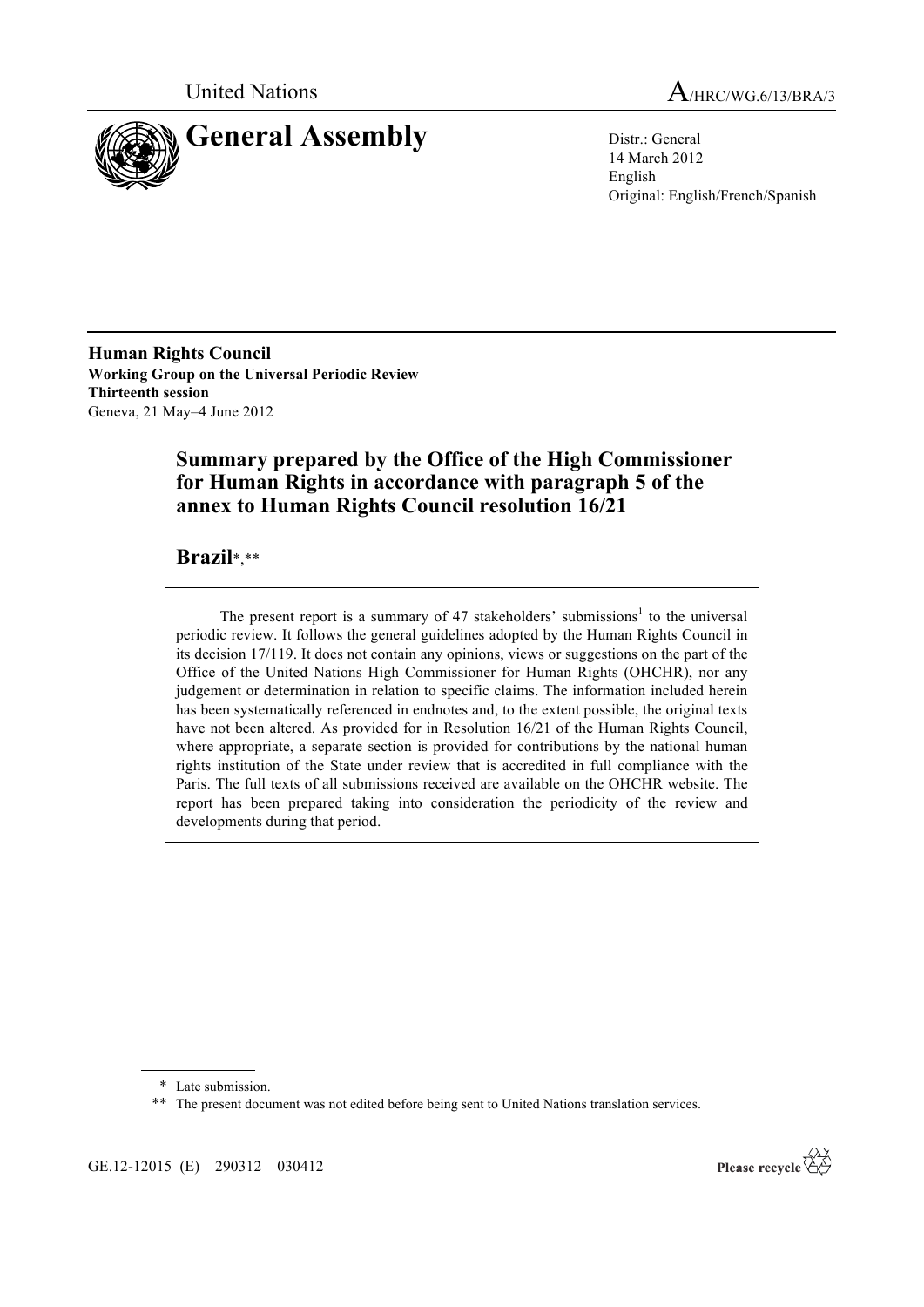# **I. Information provided by the accredited national human rights institution of the State under review in full compliance with the Paris Principles**

N/A

## **II. Information provided by other stakeholders**

## **A. Background and framework**

## **1. Scope of international obligations**

N/A

## **2. Constitutional and legislative framework**

1. Joint Submission 3 (JS3) noted that in 2011, the Congress had received a Bill on the establishment of the National System for Prevention and Fight against Torture in compliance with OPCAT.<sup>2</sup> However, JS3 expressed concerns regarding the method of selection of the members of the mechanism that could compromise its independence.<sup>3</sup> Noting that some states had passed legislation for the creation of state-level preventative mechanisms, Amnesty International (AI) underlined that a lack of resources hindered implementation.<sup>4</sup>

2. Regarding citizens' access to public information, Human Rights Watch (HRW), Article 19, AI and the World Alliance for Citizen Participation and the Commonwealth Human Rights Initiative (CIVICUS) acknowledged the adoption, in 2011, of a law expanding public access to information.<sup>5</sup> Article 19 noted however that it had failed to establish an independent enforcement body.<sup>6</sup> A similar concern was expressed by CIVICUS.7

3. Joint Submission 9 (JS9) indicated that a Bill on the protection of personal data, open for public consultation in 2011, had not protected online personal data from inappropriate collection and retention. It recommended that the new law take into account General Comment 34 of the Human Rights Committee.<sup>8</sup>

4. Regarding the draft cybercrime legislation (PL 84/99), pending approval by the Congress in 2011, JS9 noted that Internet intermediaries such as Internet service providers and online platform providers would be obliged to collect and retain users' personal data for extended periods of time, stressing that it would interfere with citizens' rights to free expression and privacy.<sup>9</sup> Article 19 expressed similar concerns and added that the bill would oblige Internet service providers to inform authorities about any possible crime that may have been committed through services provided under their responsibility. Article 19 added that this affect the free flow of information online.<sup>10</sup>

5. Joint Submission 15 (JS15) reports that the legal system provides mechanisms, particularly in civil and administrative law, to hold companies accountable for human rights violations. But the fact that these mechanisms exist on paper does not mean that they have actually been used, or that they have been effective in changing behaviour at companies responsible for violations. JS15 recommends strengthening the monitoring mechanisms for the Terms of Behaviour Adjustment  $(TAC)^{11}$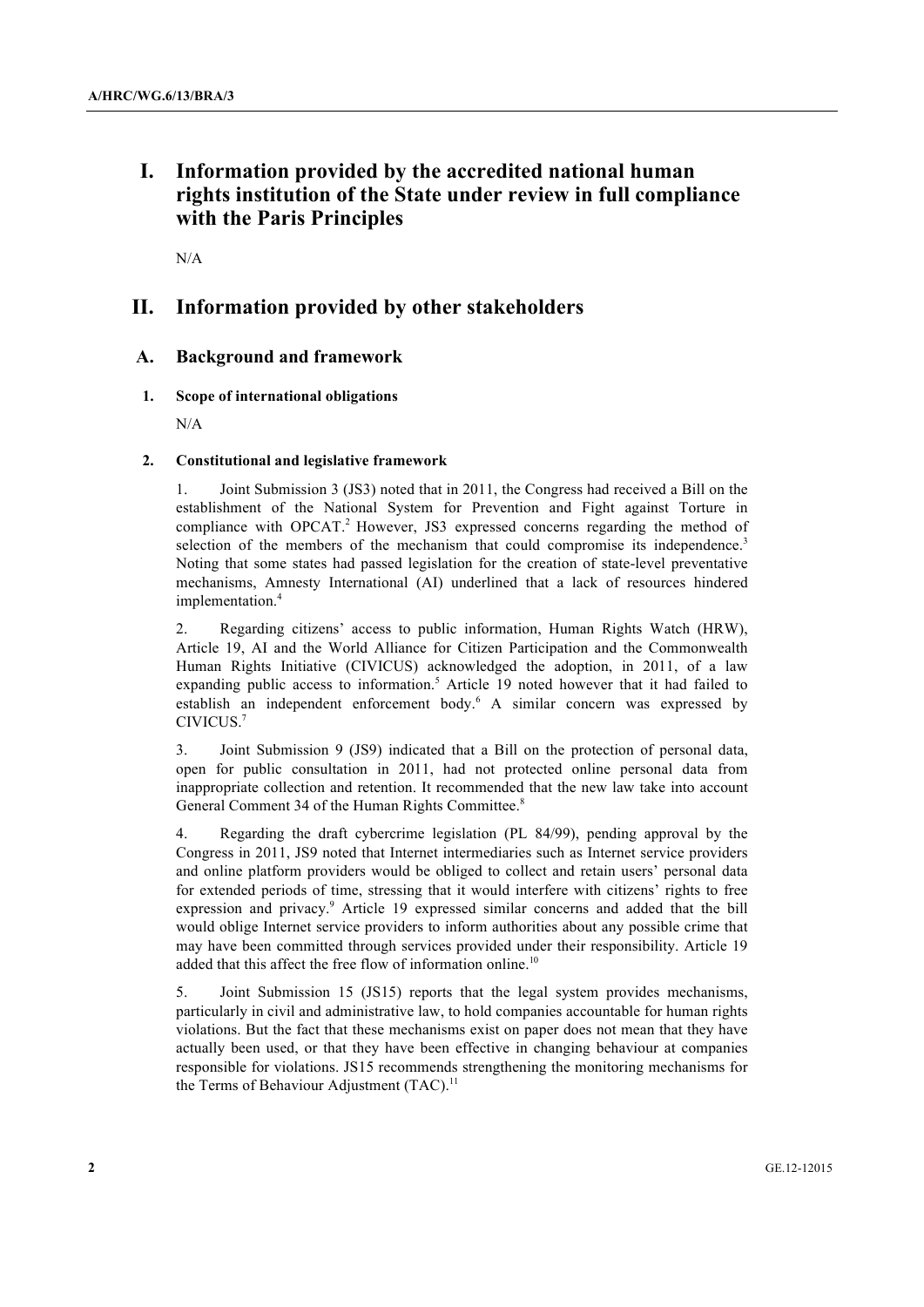#### **3. Institutional and human rights infrastructure and policy measures**

6. JS3 noted that Brazil lacked institutions compliant with the Paris Principles and that civil society organizations had found little space for human rights in the political arena.<sup>12</sup> According to Joint Submission 11 (JS11), the former undermined independent monitoring by the human rights treaties.<sup>13</sup> AI stressed that legislation to create the Conselho Nacional de Direitos Humanos had been pending since 1994 and did not guarantee independence from the Executive.<sup>14</sup>

7. Joint Submission 5 (JS5), AI, and Plataforma DHESCA Brasil (PDB) acknowledged the adoption, in 2009, of the Third National Human Rights Plan (PNDH-3) prepared in partnership with civil society.<sup>15</sup> However, PDB noted that since the PNDH-3 had incorporated controversial issues for the Brazilian society it was partly modified.16 The Institute for Development and Human Rights (IDDH) acknowledged efforts through the PNDH-3 but added that with no adequate legislation, the goals established in the plan would never be monitored or complied with in a transparent way.<sup>17</sup>

8. JS5 adds that in December 2011 the two-year plan referred to in PNDH-3 had not yet been published, nor had there been any progress in its open, public implementation, monitoring and evaluation.<sup>18</sup>

9. JS5 reports that not enough has been done to establish indicators capable of guiding the development of public policy.<sup>19</sup>

10. Several organizations have discussed the impact of development projects (Growth Acceleration Programme – PAC-1-2) on public policy and the human rights situation.<sup>20</sup> Joint Submission 17 (JS17) points out that the budget for human rights has been reduced by 30 per cent compared with 2010, undermining the Programme to Combat Sexual Violence, and recommends that the public resources made available to fund projects benefiting children and young persons should be proportionate to the country's economic growth.<sup>21</sup> The National Association of Centres for the Defence of Children's Rights (ANCED) expresses similar concerns and adds that the north of the country (Rondônia, Tocantins and Pará)<sup>22</sup> has suffered the most from violence against children. JS5 asserts that the Growth Acceleration Programme needs a proper yardstick for assessment and should be subject to social oversight.<sup>27</sup>

## **III. Cooperation with human rights mechanisms**

11. AI stated that Brazil had failed to establish mechanisms for monitoring and evaluating its compliance with international human rights standards and to produce a yearly national human rights report. It added that a system of human rights benchmarks had yet to be instituted.<sup>24</sup> According to JS9, so far, the development of human rights indicators had failed to adequately take into account the need to monitor internet related human rights. It added that gender and race aspects must be taken into account as cross cutting issues when designing indicators.<sup>25</sup>

12. IDDH reported that Brazil had not established a national plan for the implementation of international and regional human rights recommendations despite Brazil's voluntary commitment to that effect during the UPR First Cycle in 2008.<sup>26</sup>

13. Franciscans International (FI) noted that despite advancements in recognizing the nature and urgency of the situation of human rights defenders, the State had been reluctant to cooperate with international and regional mechanisms in that regard.<sup>27</sup>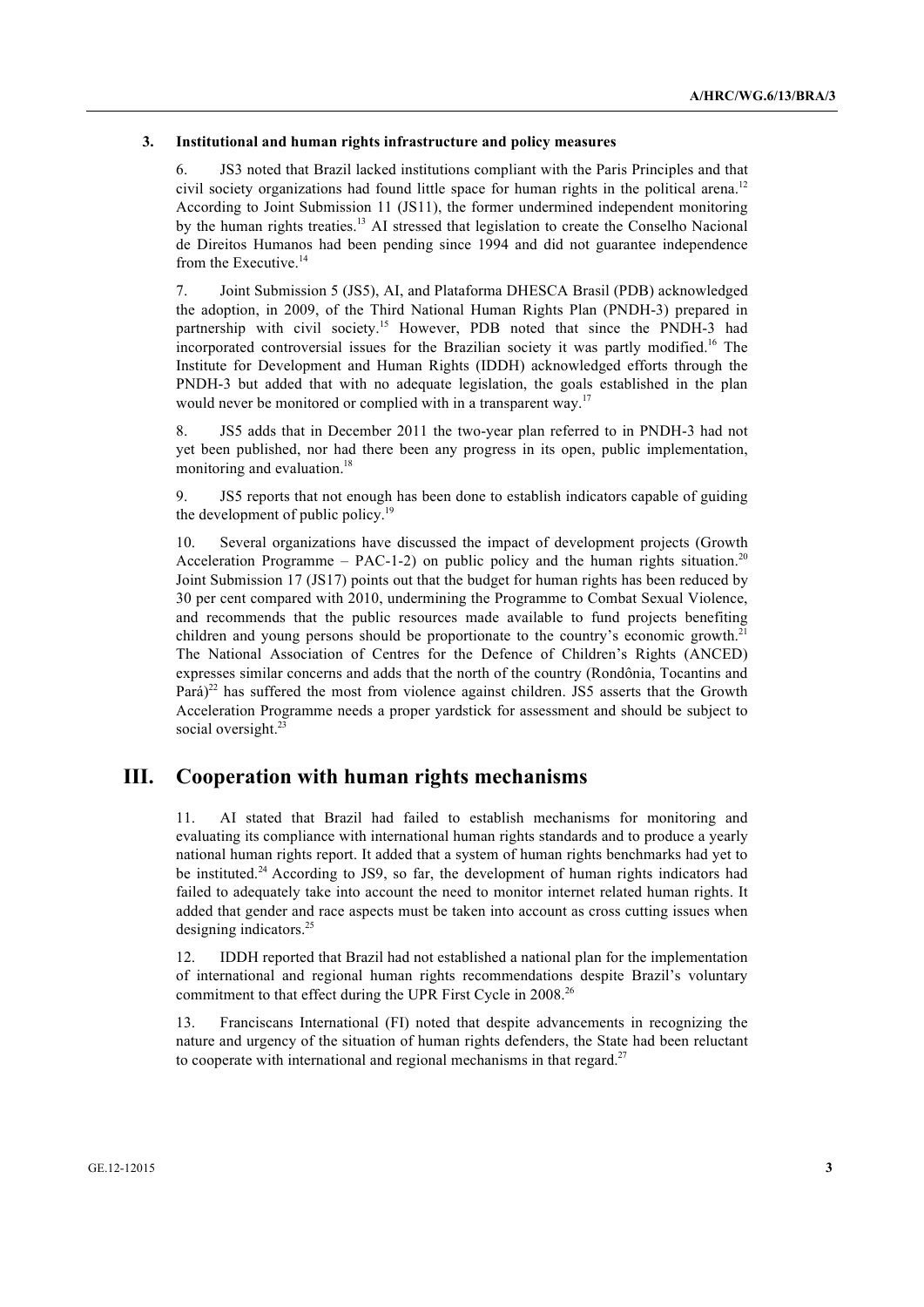## **A. Cooperation with treaty bodies**

N/A

### **B. Cooperation with special procedures**

N/A

## **C. Implementation of international human rights obligations**

### **1. Equality and non-discrimination**

14. JS5 points out that women continue to earn less than men and constitute the majority of workers in the informal sector and the majority of persons lacking social protection. Racism makes the situation worse for black women.<sup>2</sup>

15. Joint Submission 24 (JS24) noted that in 2010 two laws were promulgated, one at Federal level and the other in the State of Sao Paulo, that established the Statute of Racial Equality aimed at combating discrimination and guaranteeing to the black population equality of opportunities. JS24 advised that these needed to be associated with public policies, particularly social and economic inclusion policies.<sup>29</sup>

16. Joint Submission 1 (JS1) reported the persistence of large disparities in schooling attainment between urban and rural children as well as discrimination between black and white students. It added that the average of years of study for black students belonging to the 7-14 year-old group was  $3.78$  years versus 4.43 for white students.<sup>30</sup>

17. Joint Submission 2 (JS2) points out that, despite moves by the executive branch and judicial decisions to uphold the rights of lesbian, gay, bisexual, transsexual, transgender and/or intersex (LGBTI) persons, those rights have not been fully implemented.<sup>31</sup> It reports a recent increase in the dissemination of hate speech against LGBTI persons and regrets the discontinuation of the "Schools without Homophobia" project.<sup>32</sup> It adds that prejudices relating to sexual orientation and gender identity are still evident within the health-care system, and recommends policies to safeguard all aspects of the health of transvestite, transgender, and transsexual persons.<sup>33</sup>

#### **2. Right to life, liberty and security of the person**

18. JS3 noted that the military and civil police had continued executing people, and that they invoked "resistance followed by death". JS3 further stated that police officers had formed death squads to execute the "marked for death"- ex-prisoners, drug addicts and all others deemed "harmful to society"-. It reported that a group known as "Ninjas" had committed several extrajudicial executions in Santos in April and May 2010.<sup>34</sup> AI informed that in February 2011, in the state of Goias, the federal police operation *Sexto Mandamento* led to the arrest of 19 military police officers, accused of involvement in death squads.<sup>35</sup> HRW recommended linking the disbursement of federal funds for state programmes to benchmarks mandating a reduction in killings by police officers. It further recommended increase in the involvement of the federal police in efforts to counter militias and death squads, particularly when states are unwilling or unable to address the problem.<sup>36</sup>

19. AI stated that policing continued to be discriminatory and abusive in the context of military-style operations. It noted the lack of effective systems for registering, investigating, and monitoring cases of excessive use of force by the police. CIVICUS indicated that despite efforts by the Government to establish institutions to make the police accountable, excessive use of force and police complicity in human rights violations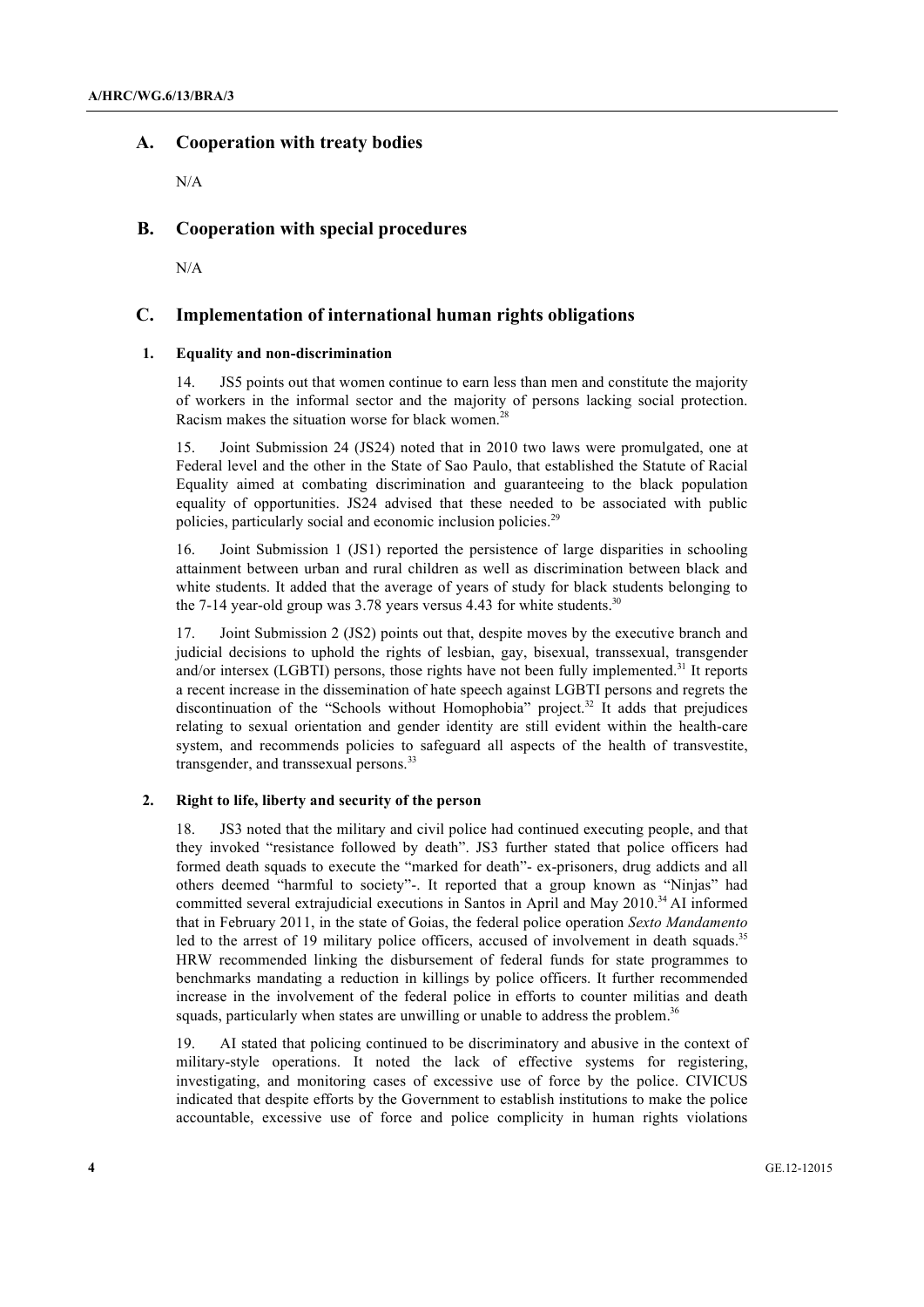continued.37 While acknowledging positive steps taken in Sao Paulo and Brasilia, HRW noted that justice and elected officials who had investigated cases of violence by police officers faced threats and recommended further steps to implement and ensure that police who committed abuses are held accountable, in line with what was recommended during the first UPR review (recommendations 2 and 3). $38$ 

20. Justiça Global (JG) considered that the most important aspect of the public safety transformation in Rio de Janeiro in recent years had been the establishment of Police Pacification Units – PPUs, and the presence of security forces in communities. In spite of the publicized success of the PPUs, denunciations of abuse had been made, notably warrantless invasion of homes, arbitrary searches, and violent confrontations. Furthermore, the process of installing PPUs had proven to be extremely violent. At the end of 2010, almost 40 people had been killed in crossfire in Rio de Janeiro.<sup>39</sup>

21. HRW noted that further efforts were needed to improve prison conditions. It added that the situation in many prisons remained violent and was characterised by severe overcrowd.40 Almost half of all inmates were in pre-trial detention and prisoners' access to medical care remained inadequate.41 In 2009, the Inter American Commission for Human Rights (IACHR) granted precautionary measures for the persons deprived of liberty in the Polinter-Neves penitentiary (State of Rio de Janeiro) and requested, *inter alia*, to ensure medical attention and avoid the transmission of contagious diseases through a reduction of the overpopulation.<sup>42</sup> For AI, little progress had been made since 2008 as prisons continued to suffer from corruption and inadequate structures.<sup>43</sup> PDB stated that most of the prison units were places of multiple violations of rights regarding health, food and legal assistance among others.<sup>44</sup> JS3 expressed similar concerns.<sup>45</sup>

22. Joint Submission 4 (JS4) states that, despite the guidelines adopted in 2010 on education for persons deprived of their liberty, few real advances have been made in terms of educational opportunities.<sup>46</sup>

23. Regarding the female inmate population, FI noticed sex/gender-specific violations that included the placement of females in cells with male prisoners; sexual abuse of female inmates by prison staff; deficient health services; failure to address questions related to maternity and childcare.<sup>47</sup> AI stated that across the country, cases had been reported of women and juveniles detained with adult males and suffering violence and sexual abuse.<sup>48</sup> JS3 and PDB also expressed concerns about the inadequacy of the female prisons facilities.<sup>49</sup>

24. JS3 stated that torture and ill-treatment in prisons had been routinely used. It noted that ACAT-Brazil had continued receiving allegations of torture committed by police and prison officers.<sup>50</sup> It had also identified several cases of torture, abuse, and subjection to inhumane treatment of adolescents in units for young offenders.<sup>51</sup>

25. JS5 states that although some of the targets set for 2008–2011 under the policy to combat violence against women have been met, such violence still occurs.<sup>52</sup>

26. Joint Submission 22 (JS22) expresses concerns about psychiatric confinement, particularly of street children, in Rio de Janeiro, São Paulo and elsewhere. It recommends the closure of the Experimental Health Unit (Unidade Experimental de Saúde) in São Paulo.<sup>53</sup>

27. COLCGS stated that sexual exploitation in its various forms including pornography, prostitution, sex-tourism and trafficking for the purpose of sexual exploitation remained a problem. It added that poorer, less educated, and marginalised young women were more likely to become victims of traffickers.<sup>54</sup>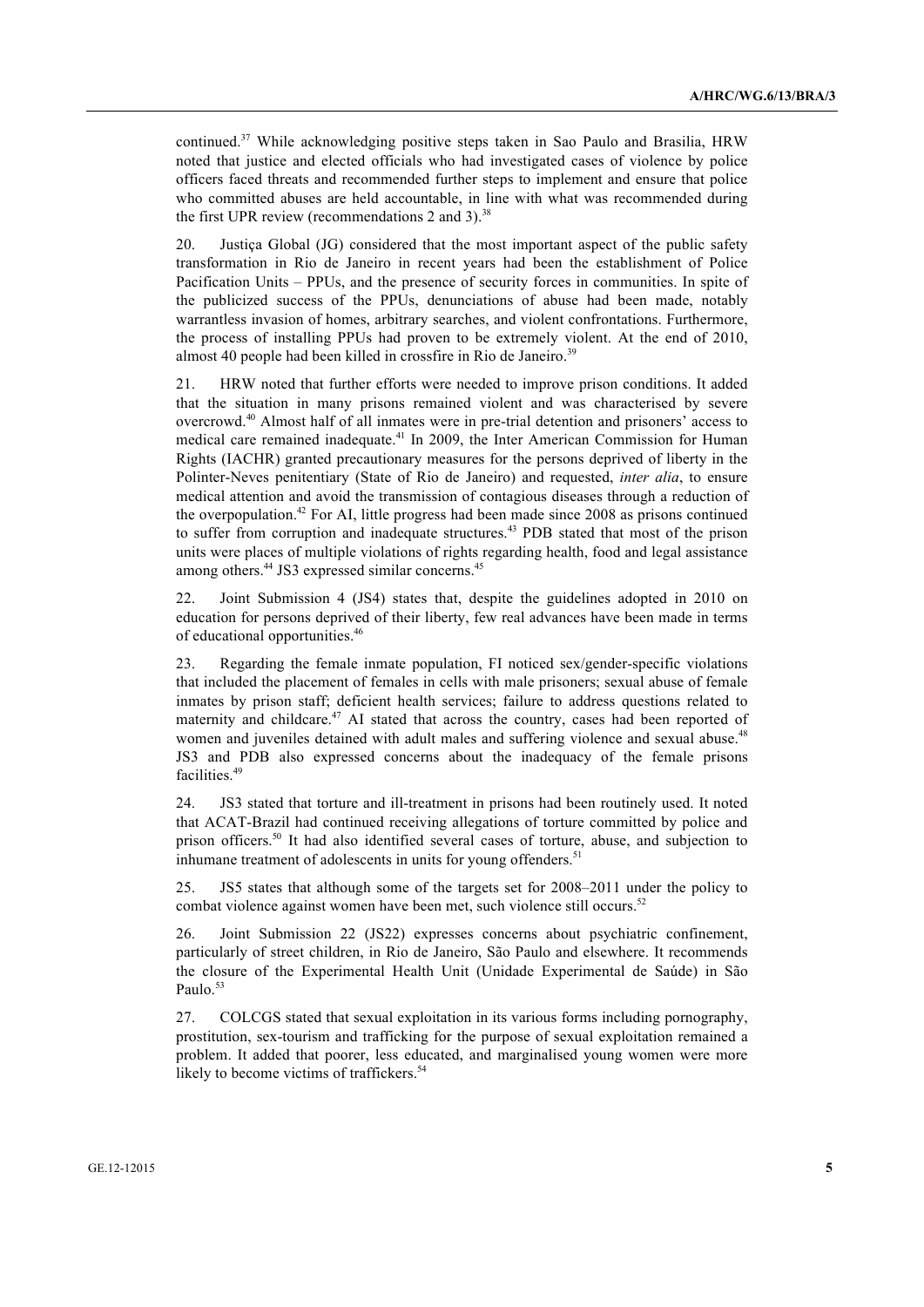28. JS1 expressed concern about the high number of children living in the street situation where they remained vulnerable to abuse, including sexual abuse, and other forms of exploitation.<sup>55</sup>

29. The Congregation of Our Lady of Charity of the Good Shepherd (COLCGS) acknowledged some progress in the prevention of trafficking in persons over the past four years. However, it observed the absence of systematic actions or uncoordinated actions among the education, health, social security, and tourism sectors to develop effective prevention.<sup>56</sup>

30. While acknowledging a bill submitted to Congress in 2010, prohibiting corporal punishment, Global Initiative to End All Corporal Punishment of Children (GIEACPC), noted that it remained legal in the home, schools, penal institutions and alternative care settings.<sup>57</sup>

31. The Company of the Daughters of Charity of St. Vincent de Paul (CDC) recommends that in the lead-up to the Olympic Games (2012) and the Football World Cup (2014) the State should increase its budget for the elimination of child labour.<sup>58</sup>

32. The International Commission of Jurists (ICJ) stated that, although slave labour is criminalised, prosecutors had found it difficult to prosecute this practice due to lack of coordination with the Ministry of Labour, responsible for carrying out workplace inspections.<sup>5</sup>

### **3. Administration of justice, including impunity, and the rule of law**

33. AI stated that the transfer of the investigation and prosecution of human rights crimes to federal jurisdiction had remained slow and cumbersome. It added that while some public defenders' offices had been created in some states, the criminal justice system remained discriminatory, and many detainees, often poor afro-descendants, spent long periods in pre-trial detention or remained detained following the completion of their sentence.<sup>60</sup>

34. Article 19 welcomed the creation, in 2011, of the Truth Commission to investigate human rights violations that occurred between 1946 and 1985. It noted, however, that perpetrators would not be prosecuted due to the Amnesty Law (1979) that remained in force.<sup>61</sup> AI informed about a pending Bill reinterpreting the Amnesty Law.<sup>62</sup>

35. According to JS5, the establishment of the National Truth Commission indicates a tendency to prioritize national reconciliation at the expense of justice for the victims.<sup>63</sup>

36. In April 2010, the Federal Council of the Order of Lawyers of Brazil (CFOAB) brought a case concerning the Amnesty Act before the Federal Supreme Court, pointing out that the Court had confirmed that crimes committed during military regimes were covered by the amnesty.<sup>64</sup>

37. In 2010, in *Gomes Lund and others vs. Brazil*, the Inter-American Court of Human Rights declared that the Amnesty Law that prevented the investigation and punishment of serious human rights violations was not compatible with the American Convention on Human Rights.<sup>65</sup>

38. The Center for Justice and International Law (CEJIL) expressed concern about the lack of official information available; and the absence of investigation and accountability for human rights violations committed during 1964-1985. It added that Brazil should be asked about the adequacy and effectiveness of measures taken in this regard.<sup>66</sup> Similar concerns were expressed by Associação Juízes para a Democracia (AJD).<sup>6</sup>

39. Marist International Solidarity Foundation (FMSI) stated that not enough had been done in the area of juvenile justice and recommended greater public investment in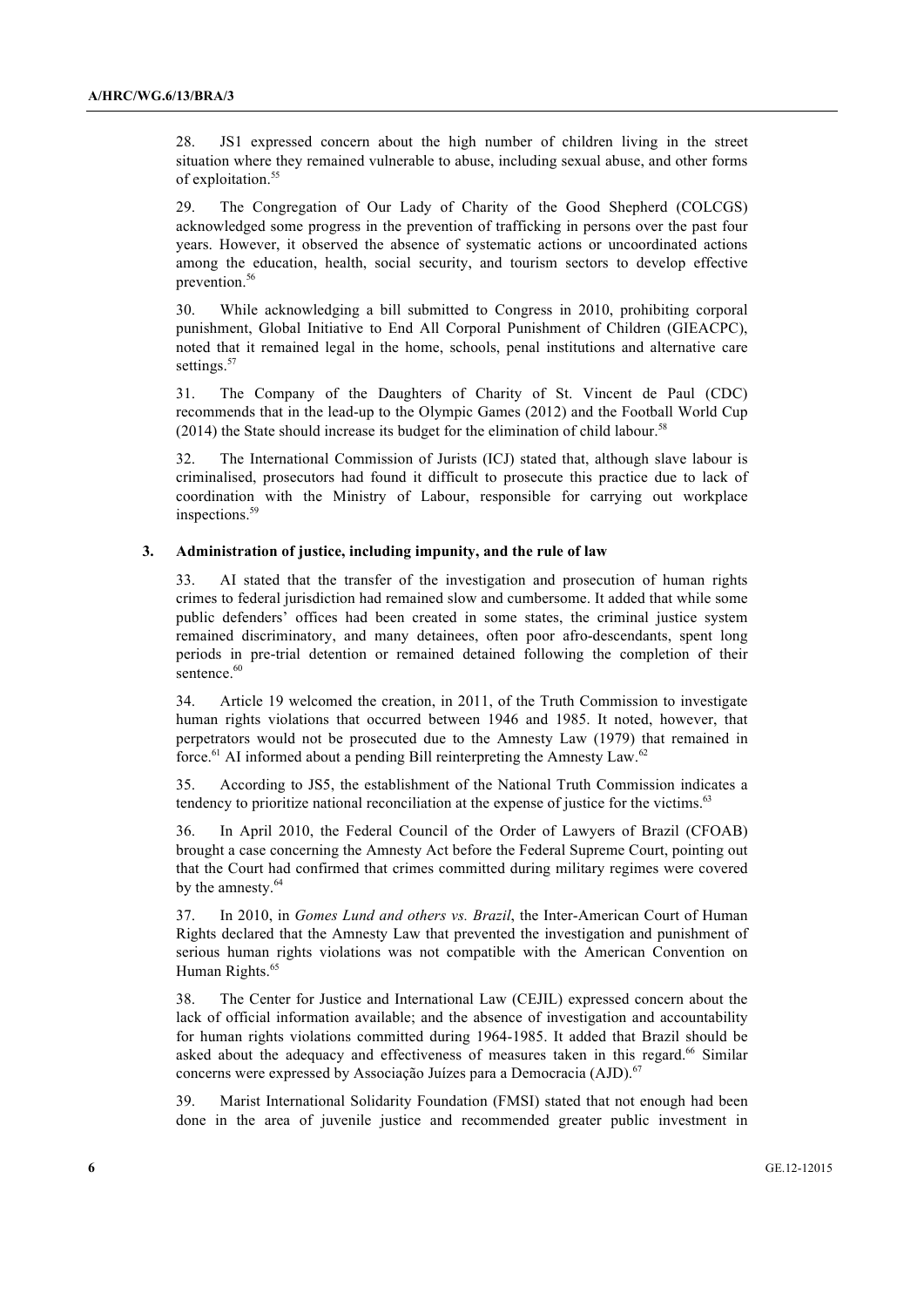preventive actions and proper judicial proceedings for adolescents. FMSI further recommended taking steps to reduce delays in processing children in protected households to improve the resolution of adoption cases or the withdrawal of parental custody.<sup>68</sup> In 2009, IACHR granted precautionary measures for adolescents deprived of liberty in the Socio-Educational Internment Facility-UNIS, and asked the Government to adopt measures to prevent deaths and acts of torture in the facility.<sup>69</sup>

## **4. Right to marriage and family life**

40. JS1 noted the persistence of high levels of unregistered children in the north and northeast of the country.<sup>70</sup>

41. Joint Submission 2 (JS2) reports that in 2011 the Supreme Court recognized samesex unions. However, there is still no proper legislation recognizing the right of same-sex couples to marry and form a family on an equal footing.<sup>71</sup>

### **5. Freedom of religion or belief, expression, association and peaceful assembly, and right to participate in public and political life**

42. Joint Submission 4 (JS4) contends that religious education in public schools and the growth of certain fundamentalist religious denominations threaten the right to religious freedom, affecting religions with African roots in particular.<sup>72</sup>

43. Joint Submission 6 (JS6) recommended respect for the principle of secularism of the State and the end of religious education in public schools.<sup>73</sup>

44. The Special Rapporteur for Freedom of Expression of the Inter-American Commission on Human Rights condemned the murders of seven journalists between October 2010 and November 2011.<sup>74</sup> Article 19 noted that standards of pluralism and diversity of the media had failed and was concerned about the use of desacato laws, defamation cases, and violence against journalists, particularly in the North and Northeast.<sup>75</sup>

45. JS5 indicates that licences for community radio stations have been used as a political tool and a bargaining chip, and that the concentration of ownership of radio and television concessions remains a concern.<sup>76</sup>

46. Front Line Defenders (FLD), while acknowledging efforts to strengthen the National Programme for the Protection of Human Rights Defenders (NPPHRD), stated that the majority of defenders at risk had not had access to State protection, especially in the north.<sup>77</sup> AI noted that legislation to confirm the status of the NPPHRD had yet to be passed.<sup>78</sup> CIVICUS added that the NPPHRD lacked coordination between state and federal agencies and JS3 noted that the NPPHRD did not work in all States.79 FI considered that the NPPHRD had not received enough priority and political will to create an effective and efficient structure for implementation.<sup>80</sup> Joint Submission16 (JS16) recommended, among others, expanding NPPHRD's partnerships, allocating it enough budget, more effective coordination, and the adoption of the bill on the NPPHRD status/institutionalizing the NPPHRD.<sup>81</sup> GAJOP recommended strengthening the policy for the security of human rights defenders.<sup>82</sup>

47. CIVICUS stated that civil society activists working to protect the environment and the rights of indigenous peoples and landless workers had faced enormous risks. Reference was made to cases (20102011) in the States of Para and Rodondia.<sup>83</sup> Joint Submission 18 (JS18) expressed concern about the murder of the Kaiowá-Guarani leader in November 2011 (Mato Grosso do Sul).<sup>84</sup>

48. CIVICUS also expressed concern for human rights defenders working on police accountability issues, mentioning the murder of a human rights defender found dead on a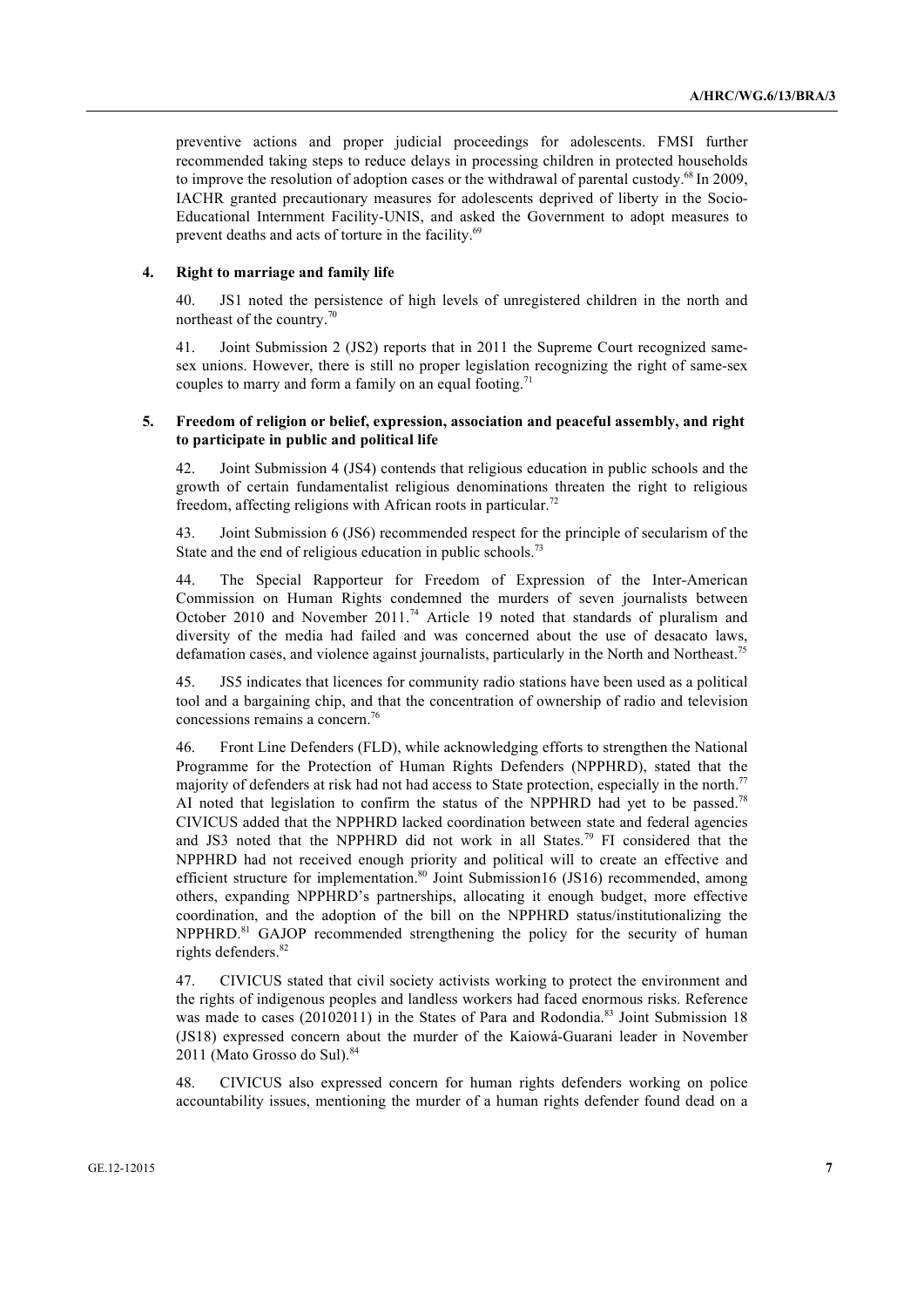farm in Tocantins State, in February 2011. It added that he had previously reported threats to his life.<sup>85</sup>

49. Joint Submission 23 (JS23) expressed concerns about threats against witnesses, family members, and human rights defenders in the process of investigating the murder of a human rights defender which had occurred in 2009.<sup>86</sup>

#### **6. Right to work and to just and favourable conditions of work**

50. JS24 stated that despite the reduction of inequalities between blacks and whites in the labour market, the 2010 Summary of Social Indicators (SIS), had revealed that the average salaries of black people were lower, and the percentage of blacks employed informally was higher.<sup>87</sup> JS1 indicated that salaries for blacks were 50% lower than whites because of lower educational level and of racial discrimination.<sup>88</sup>

#### **7. Right to social security and to an adequate standard of living**

51. JS5 notes that poverty has diminished but inequality persists.<sup>89</sup> Gabinete de Assessoria Jurídica as Organizações Populares (GAJOP) recommended the intensification of efforts to reduce poverty.<sup>90</sup> With regard to the agrarian reform programme, JS5 points out that despite advances in agrarian reform the concentration of land holdings still continues. It adds that the National Institute of Agrarian Reform needs State support to fulfil its mission effectively.<sup>91</sup>

52. Regarding the 2014 World Cup and the 2016 Olympics, PDB stated that an urban restructuring in the host cities lead to displacements and forced evictions.<sup>92</sup> AI indicated that large-scale development projects had left poor communities vulnerable to intimidation and forced evictions. It recommended giving residents full and timely information about proposals affecting them; engaging in a genuine negotiation with the communities to explore all alternatives to eviction; and, where necessary, offering compensation or alternative adequate housing close to the existing communities.<sup>93</sup> The National Coalition of World Cup and Olympics Popular Committees (NCWCOPC) recommended regulations and procedures to prevent forced evictions, discrimination and harassment against local populations. It further recommended protecting and guaranteeing social rights, starting with public investments in education, culture, jobs creation, income, security and housing.<sup>9</sup>

#### **8. Right to health**

53. JS5 states that the maternal mortality rate is a reflection of a series of problems facing the Unified Health System. It also points out the need to address the inadequacy of the budget allocated for health care, management problems, and the criminalization of abortion.<sup>95</sup>

54. Joint Submission 12 (JS12) noted that maternal mortality remained high, mostly affecting poor, black women and agricultural workers. It recommended giving priority to the implementation of CEDAW recommendations regarding the decision on the Alyne Silva Pimentel case. JS12 further recommended the enactment of legislation protecting gender equality and women's rights to privacy and confidentiality during police investigations of clandestine abortion clinics, and guaranteeing human rights principles of presumption of innocence, due process, and legal defence, especially for women belonging to vulnerable groups.<sup>96</sup>

55. JS9 was concerned by conservative groups' attempts to block access to information on medicines used in abortion.<sup>97</sup> *Comissão de Cidadania e Reprodução (*CCR) expressed similar concerns and recommended disseminating scientific evidence that supported the use of misoprostol as well as correct instructions for its use in the context of publicising sexual and reproductive health.<sup>98</sup> Joint Submission 7 (JS7) recommended improving women's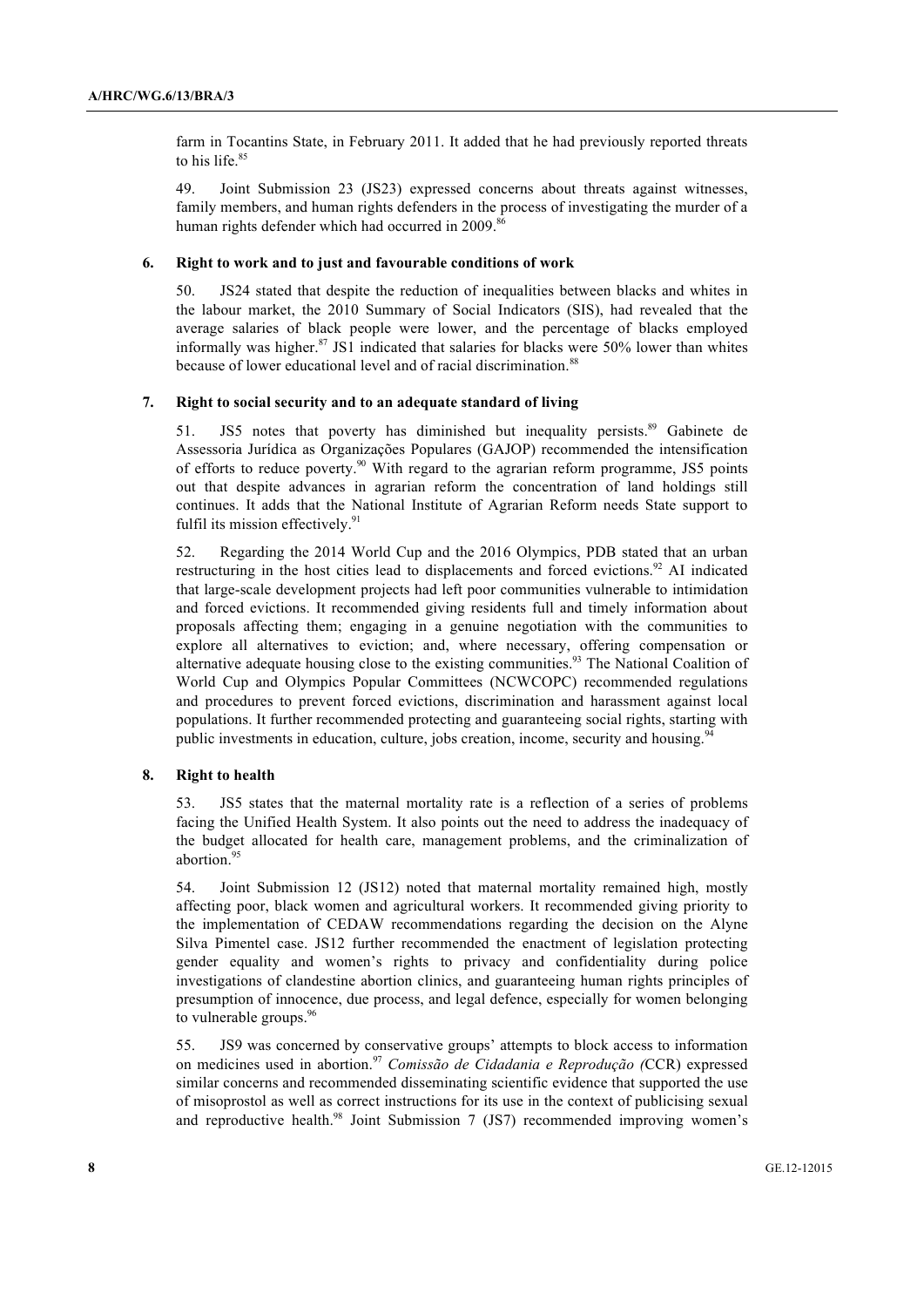access to safe abortion care and to take measures to protect women's human rights to health and reproductive self-determination by providing access to information and services instead of increasing investigations and prosecutions.<sup>99</sup>

56. World Vision (WV) stated that although Brazil was likely to achieve the Millennium Development Goal 4 (reduction of child mortality by two thirds), health inequities were still a major problem and child mortality was still affecting the most marginalized groups.<sup>100</sup>

57. Joint Submission 13 (JS13), recognizing the Government's positive response to HIV/AIDS, points out that the rights to health care and treatment of persons living with HIV/AIDS are increasingly being violated. It cites as examples late diagnoses of infection, difficulties in accessing the Public Health System, and the lack, discontinuation and fragmented distribution of medicines. It recommends health policies to facilitate the early diagnosis of HIV infection.<sup>101</sup>

58. Joint submission 10 (JS10) recommended setting up a transparent mechanism through which civil society can follow-up production, buying and distribution of antiretroviral medicines.<sup>102</sup>

### **9. Right to education**

59. JS4 highlights: the adoption in 2008 of an act regulating teachers' salaries in public basic education schools; the extension in 2009 of the age range during which education is compulsory; and the adoption in 2010 of a resolution on education for young persons and adults deprived of their liberty.<sup>103</sup> It indicates, however, that these advances have not been sufficient to eliminate inequality, discrimination and racism.<sup>104</sup>

60. JS1 welcomed improvements in the area of access to education, in particular regarding attendance rates in primary and secondary education thanks to the increased public spending on education (5.2% of GDP). JS1 added that while access to education had become more equitable over the past 15 years, there had been a persistent gap in learning levels and graduation rates between rich and poor, and blacks and whites.<sup>105</sup>

61. JS6 suggested questions for the UPR review about gender indicators, prevention of violence, homophobia and teaching Afro-Brazilian culture, and recommended, among others, targets for equalization in the new National Education Plan (2011–2020).<sup>106</sup>

#### **10. Cultural rights**

62. The Coalition of Advisory Organizations to the National Coordination of Articulation of Black Rural Quilombola Communities (CONAQ) acknowledged the Preservation, Promotion and Access Programme within the Ministry of Culture but regretted that it did not describe how sustainable development would be interpreted.<sup>107</sup>

#### **11. Persons with disabilities**

63. JS11 reported that, in 2011, the Government instituted the National Plan of the Rights of Persons with Disabilities but expressed concerns regarding the official Portuguese version of the Convention on the Rights of Persons with Disabilities which could lead to misconceptions about who may be considered a person with disability.108

64. JS1 further informed that persons with disabilities were still suffering discrimination in access to employment despite existing quotas in the public and private sectors.<sup>109</sup>

65. JS4 states that it has not been determined how persons with disabilities are to be brought into the education system. The infrastructure in public schools falls far short of what is desirable for proper inclusion. $110$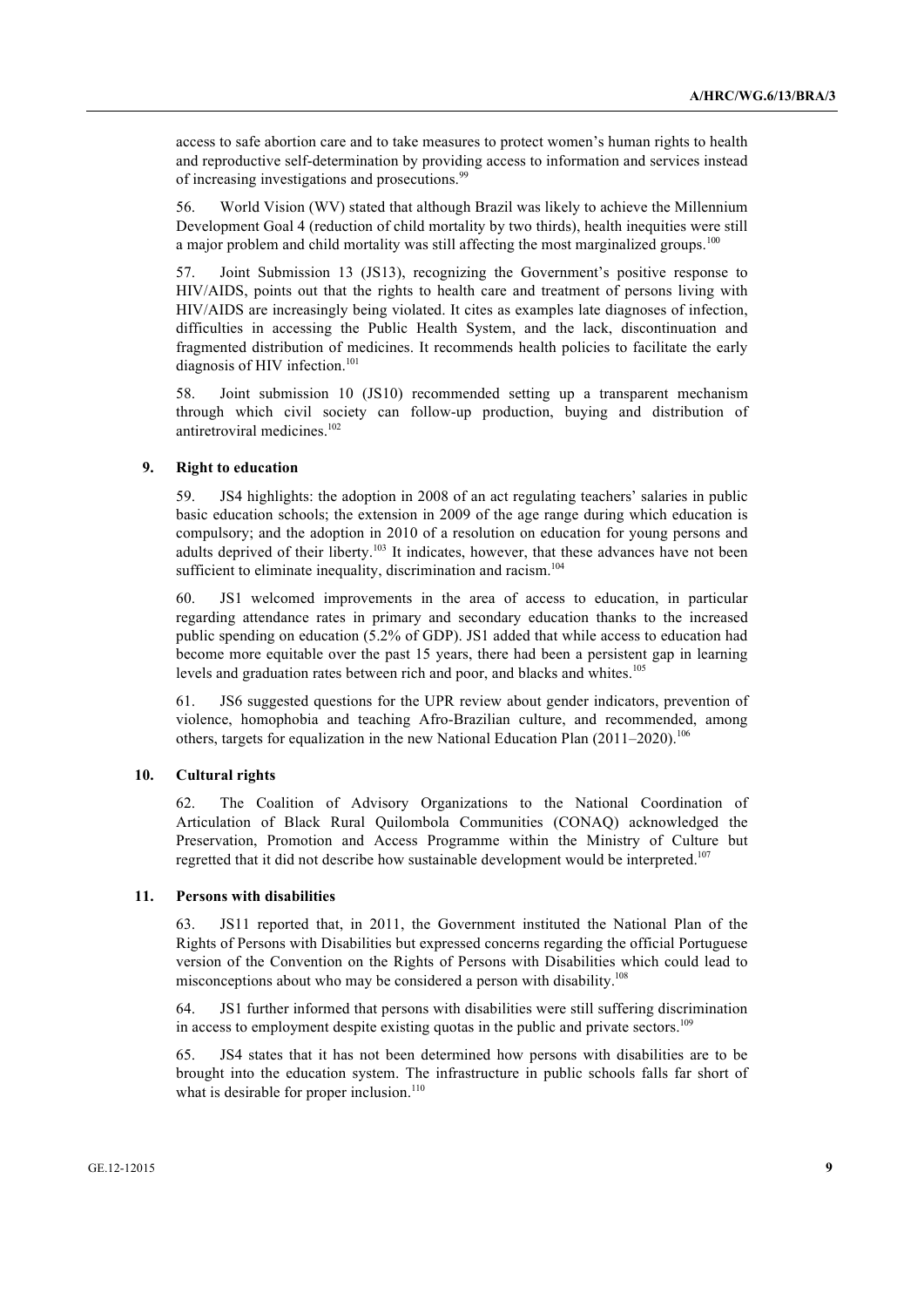66. JS1 indicated that public schools were not equipped for children with disabilities. It added that children with disabilities belonging to poor families had no access to private schools and faced financial barriers to exercise their right to education. These children had not been adequately assisted by the State and had suffered a lack of medication and support to travel to health care facilities. $111$ 

#### **12. Minorities and indigenous peoples**

67. JS5 points out that the State, in addition to ensuring the land rights of indigenous peoples, Quilombolas and other traditional peoples, must also enable them to live in safety by establishing effective crime prevention mechanisms.<sup>112</sup>

68. CONAQ was concerned by the Quilimbola communities' situation, particularly in Charco where community members had been exposed to tensions, assassinations, and death threats.<sup>113</sup>

69. PDB stated that the PAC had included the accomplishment of several infrastructures which involved the expropriation of territories and the destruction of ways of life of traditional peoples and communities, particularly the construction of the hydroelectric plants of Jirau and Santo Antônio in Rondônia; the process of licensing of the dam of Belo Monte in Pará; the transposition and the construction of dams on the San Francisco river in Pernambuco; and the extraction of uranium in Bahia.<sup>114</sup> Front Line Defenders (FLD) expressed similar concerns and added that those working to promote and protect the rights of indigenous communities had been exposed to further risk of stigmatisation, attack, and persecution.115 The Society for Threatened Peoples (STP) said that the PAC had not assessed its impact on the rights of indigenous peoples and of their environment.<sup>116</sup> It added that protection status of indigenous territories and natural reserves had been weakened in order to facilitate exploitation of natural resources.<sup>117</sup>

70. Joint submission 19 (JS19) reported that large hydroelectric dams construction generated a situation of systematic human rights violations by often ignoring indigenous rights to free, prior, and informed consent and consultation, and by relying on incomplete or faulty environmental impact assessments. It further stated that the construction of the Madeira River Hydroelectric Complex Project had negatively affected the lives and rights of many indigenous peoples, including those in voluntary isolation, and traditional communities.<sup>118</sup>

71. Joint Submission 20 (JS20) and other organizations expressed concerns regarding the case of the Belo Monte dam project and the rights of the Xingu community in the Amazon.119 Regarding Precautionary Measures 382/10I, the IACHR requested, in July 2011, among others, to protect the lives, health, and physical integrity of the Xingu Basin indigenous communities, and to design and implement measures to mitigate the effects the construction of the Belo Monte dam.120 IDDH expressed concerns about the reaction of the Government discrediting the IAHR system.<sup>121</sup>

72. One of the main criticisms of PAC made in JS25 is the short time frame allotted for the National Foundation for Indians (FUNAI), the Palmares Foundation (representing the Quilombos in government) and the National Historical and Artistic Heritage Institute (IPHAN) to give their views on development projects. $122$ 

73. Regarding land reforms, CONAQ stated that Quilombolas had continued to live without title to their lands, which contributed to a lack of access to public and social services.<sup>123</sup> Regarding the situation in Mato Grosso do Sul, JS18 stated that the lack of indigenous land demarcation had generated a dire situation in terms of sustainability and adequate food. It added that internal violence had been increasing in alarming numbers.<sup>124</sup> STP noted that necessary measures to implement protection of indigenous lands had not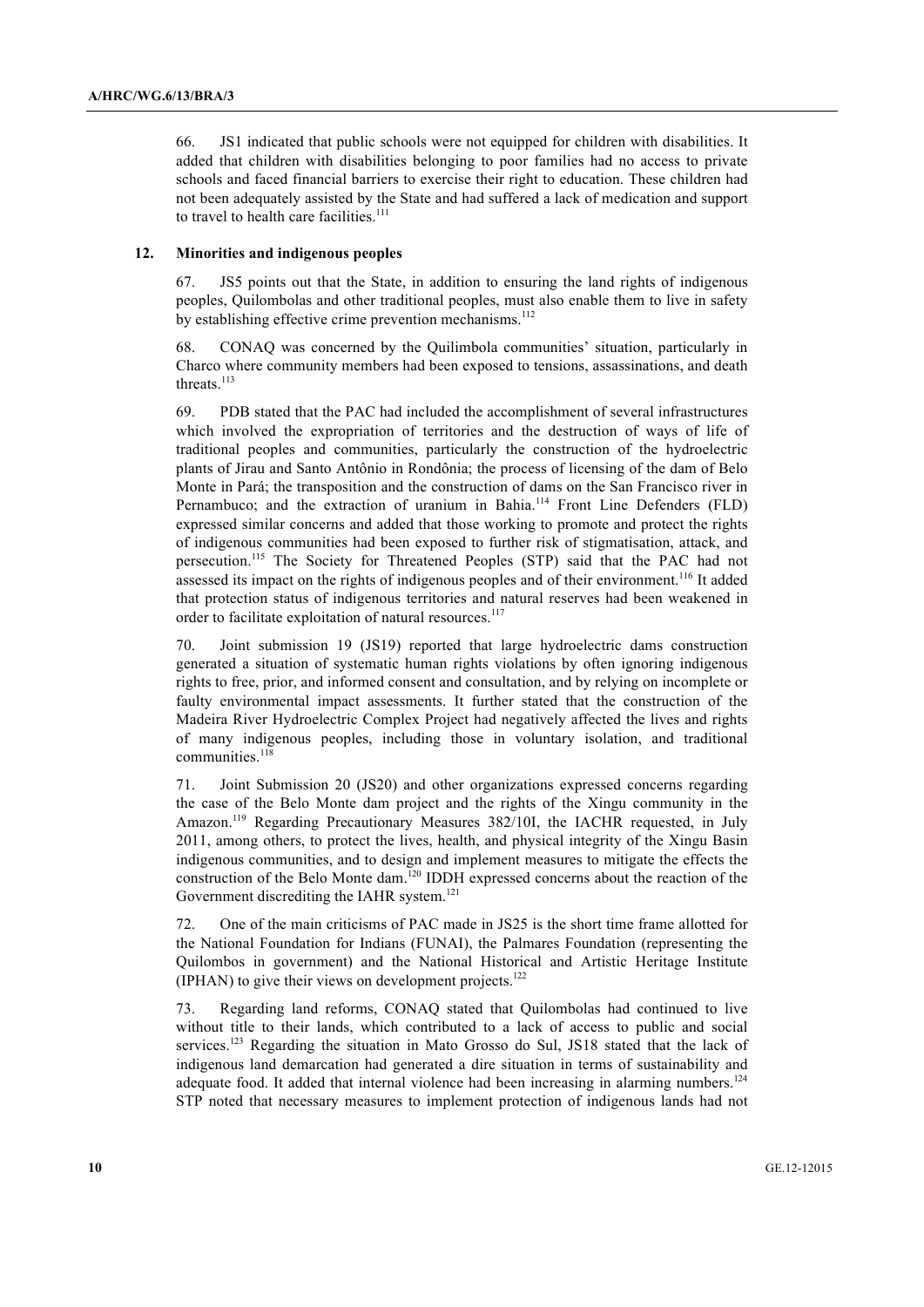been undertaken, and demarcation of lands of contacted and uncontacted indigenous peoples and peoples living in voluntary isolation, were being delayed.125

### **13. Right to development and environmental issues**

74. Conectas recently conducted a study of 13 groundbreaking cases concerning corporate liability for human rights violations. According to the study, the main structural impediments to access to justice generally are the associated costs, delays in the justice system, ignorance of rights, the absence of institutions to take up cases in the public interest, and the lack of respect for precedent in case law. In addition, there is the difficulty of proving a causal relationship between a company's conduct and the damage suffered, the corporate veil, the victim's economic dependence, the lack of specific regulations, and the political and economic power wielded by companies.<sup>126</sup>

75. JS15 highlights the policy adopted by the National Development Bank (BNDES) in 2009 of holding the supply chain for the livestock sector accountable by, for example, verifying that the suppliers used by refrigeration companies have not been convicted of invading indigenous lands, discrimination or child labour. It recommends extending this policy to other production sectors. It also recommends dialogue with civil society, including the establishment of mechanisms for consulting local communities affected by projects considered for funding.<sup>127</sup>

76. Joint Submission 14 (JS14) underlined that operations by the mining company Vale and the Government's failure to address them had caused human rights violations in northern Brazil, affecting individuals' right to an adequate standard of living, health and a healthy environment, redress, due process and effective remedy, among others. JS14 made recommendations on how to avoid the negative impact of the steel industry's operations on human rights and the environment.<sup>128</sup>

77. Joint Submission 25 (JS25) shares the concerns of indigenous organizations about the amendments to the Forestry Code (PLC 30/2011) which the Senate is discussing; these include amnesties for deforestation offences and fines, even in areas under maximum environmental protection.<sup>129</sup> It also expresses concern about the Senate's adoption of Bill No. PLC01/10, which has amended the regulations on environmental authorizations and stripped the Institute for the Environment and Renewable Resources of all political power.<sup>130</sup>

#### *Notes*

|                               |                | The stakeholders listed below have contributed information for this summary; the full texts of all<br>original submissions are available at: www.ohchr.org. (One asterisk denotes a national human rights |  |  |
|-------------------------------|----------------|-----------------------------------------------------------------------------------------------------------------------------------------------------------------------------------------------------------|--|--|
| institution with "A" status): |                |                                                                                                                                                                                                           |  |  |
|                               | Civil society: |                                                                                                                                                                                                           |  |  |
|                               | <b>ANCED</b>   | Asociación Nacional de los Centros de Defensa de los Derechos del Niño, Niña y el                                                                                                                         |  |  |
|                               |                | Adolescente Article19                                                                                                                                                                                     |  |  |
|                               | AI             | Amnesty International                                                                                                                                                                                     |  |  |
|                               | AJD            | The Associação Juízes para a Democracia                                                                                                                                                                   |  |  |
|                               | <b>CCR</b>     | Comissão de Cidadania e Reprodução                                                                                                                                                                        |  |  |
|                               | CDC.           | Compagnie des Filles de la Charité de Saint Vincent de Paul                                                                                                                                               |  |  |
|                               | CEJIL.         | Center for Justice and International Law                                                                                                                                                                  |  |  |
|                               | <b>IVICUS</b>  | World Alliance for Citizen Participation and the Commonwealth Human Rights                                                                                                                                |  |  |
|                               |                | Initiative                                                                                                                                                                                                |  |  |
|                               | <b>CFOAB</b>   | Conseil Fédéral de l'Ordre des Avocats du Brésil                                                                                                                                                          |  |  |
|                               | <b>COLCGS</b>  | Congregation of Our Lady of Charity of the Good Shepherd                                                                                                                                                  |  |  |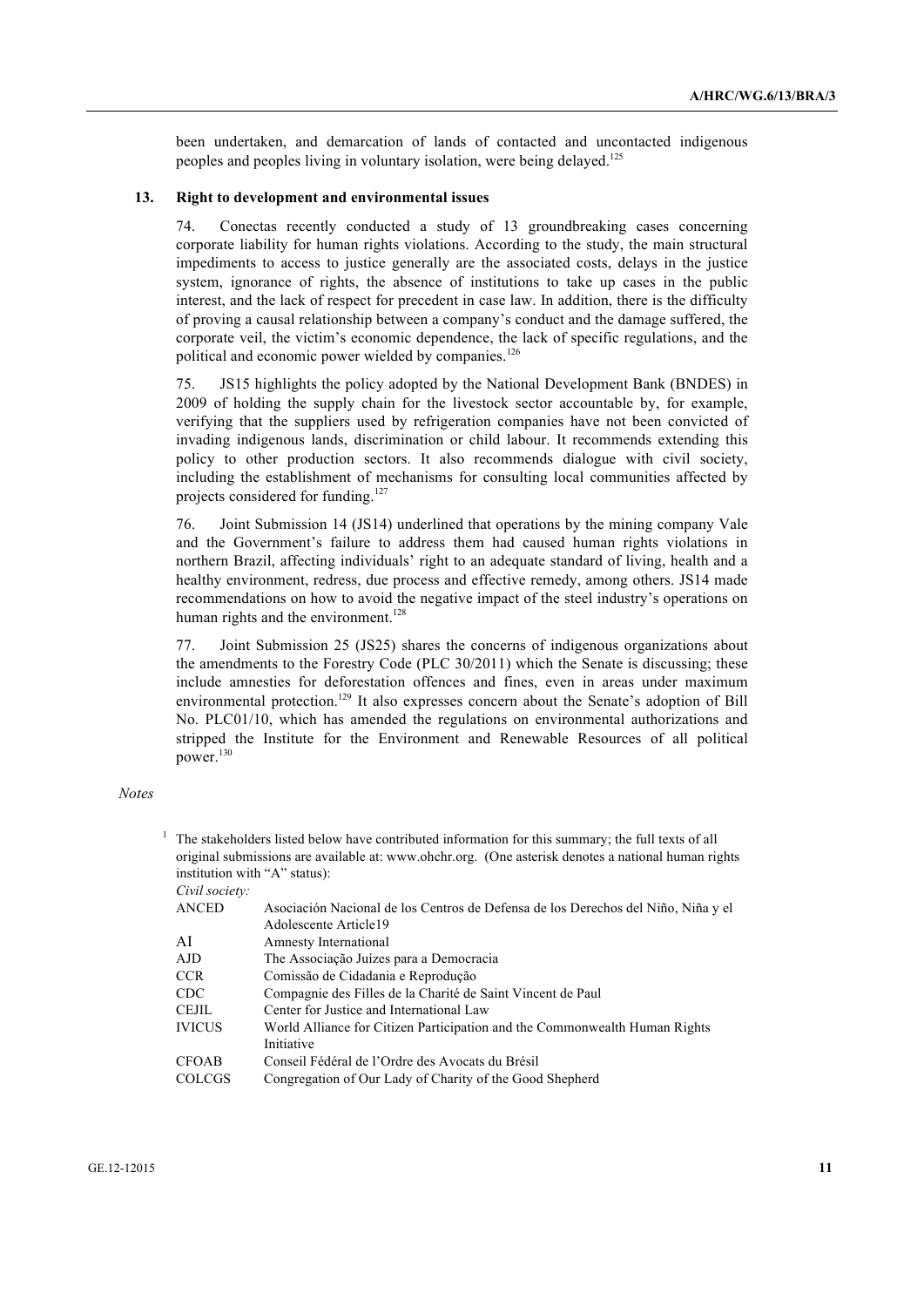| CONAQ                    | The Coalition of Advisory Organizations to the National Coordination of Articulation<br>of Black Rural Quilombola Communities |                                                                                     |  |  |  |
|--------------------------|-------------------------------------------------------------------------------------------------------------------------------|-------------------------------------------------------------------------------------|--|--|--|
| FI                       | Franciscans International                                                                                                     |                                                                                     |  |  |  |
| <b>FLD</b>               | <b>Front Line Defenders</b>                                                                                                   |                                                                                     |  |  |  |
| <b>FMSI</b>              |                                                                                                                               | Marist International Solidarity Foundation                                          |  |  |  |
| <b>GAJOP</b>             |                                                                                                                               | Gabinete de Assessoria Jurídica as Organizações Populares.                          |  |  |  |
| <b>GIEACPC</b>           |                                                                                                                               | Global Initiative to End All Corporal Punishment of Children                        |  |  |  |
| <b>HRW</b>               | Human Rights Watch                                                                                                            |                                                                                     |  |  |  |
| ICJ                      |                                                                                                                               | International Commission of Jurists                                                 |  |  |  |
| <b>IDDH</b>              |                                                                                                                               | Institut for Development and Human Rights                                           |  |  |  |
| JG                       |                                                                                                                               |                                                                                     |  |  |  |
| $JS1-$                   | Justiça Global<br>Joint Submission 1                                                                                          |                                                                                     |  |  |  |
|                          |                                                                                                                               |                                                                                     |  |  |  |
| IIMA-                    |                                                                                                                               | Instituto Internazionale Maria Ausiliatrice -                                       |  |  |  |
| <b>VIDES</b>             |                                                                                                                               | International - International Volunteerism Organization for Women, Education,       |  |  |  |
|                          |                                                                                                                               | Development, and Association Points coeur                                           |  |  |  |
| $JS2-$                   |                                                                                                                               | Joint Submission 2 Asociación Brasileña de Lesbianas, Gays, Bisexuales,             |  |  |  |
|                          | Travestis y Transexuales (ABGLT) y la Iniciativa por los Derechos Sexuales,                                                   |                                                                                     |  |  |  |
|                          |                                                                                                                               | y trata sobre la situación de los derechos humanos de las personas lesbianas, gays, |  |  |  |
|                          |                                                                                                                               | bisexuales, travestis, transgénero, transexuales e intersex (LGBTI)                 |  |  |  |
| $JS3-$                   |                                                                                                                               | Joint Submission 3FIACAT and ACAT Brazil                                            |  |  |  |
| JS4-                     |                                                                                                                               | Joint Submission 4Ação Educativa Assessoria, Pesquisa e Informação                  |  |  |  |
|                          |                                                                                                                               | Geledés Instituto da Mulher Negra and Plataforma Brasileira de Direitos             |  |  |  |
|                          |                                                                                                                               | Humanos Econômicos, Sociais, Culturais e Ambientais;                                |  |  |  |
| JS5-                     |                                                                                                                               | Joint Submission 5Movimiento Nacional de Derechos Humanos; Plataforma               |  |  |  |
|                          |                                                                                                                               | DHESCA Brasil; Contrapartes de MISEREOR en Brasil; Proceso de Articulación y        |  |  |  |
|                          | Diálogo-PAD                                                                                                                   |                                                                                     |  |  |  |
| JS6-                     |                                                                                                                               | Joint Submission 6 CLADEM-Brasil, Latin American and Caribbean Committee for        |  |  |  |
|                          |                                                                                                                               | the Defense of Women's Rights; Ação Educativa; ECOS Comunicação e Sexualidade;      |  |  |  |
|                          |                                                                                                                               | Themis Assessoria Jurídica e Estudos de Gênero; REGES Rede de Gênero e              |  |  |  |
|                          |                                                                                                                               | Educação em Sexualidade and Relatoria Nacional para o Direito Humano à Educação     |  |  |  |
|                          |                                                                                                                               | (Plataforma DHESCA Brasil);                                                         |  |  |  |
| $JS7-$                   |                                                                                                                               | Joint Submission 7IPAS-Protecting women's health Advancing women'                   |  |  |  |
|                          | reproductive rights- ABIA, associação Brasilera Interdisciplanaria de AIDS, CCR,                                              |                                                                                     |  |  |  |
|                          |                                                                                                                               | Comissao de Cidadania e Reprodução, CLADEM, CURUMIN por todas as mulheres,          |  |  |  |
|                          | por todos os direitos, DHESCA-Brasil, Plataforma Brasileira de Direitos Humanos,                                              |                                                                                     |  |  |  |
|                          | Economicos, Sociais, Culturais e Ambientais, CONECTAS, IMAIS, Instuto Mulher                                                  |                                                                                     |  |  |  |
|                          |                                                                                                                               | pela Atençao Integral a Saude e Direitos Humanos.                                   |  |  |  |
| <b>JS9-</b>              |                                                                                                                               | Joint Submission 9 The Women's Networking and Support Programme,                    |  |  |  |
|                          | Instituto NUPEF, Sexuakity policy watch and the Association for Progressive                                                   |                                                                                     |  |  |  |
|                          | Communication                                                                                                                 |                                                                                     |  |  |  |
| JS10-                    |                                                                                                                               | Joint Submission 10 The Working Group on Intellectual Property (GTPI) of the        |  |  |  |
|                          |                                                                                                                               | Brazilian Network for the Integration of the Peoples (REBRIP)                       |  |  |  |
| JS11-                    |                                                                                                                               | Joint Submission 11 ABRAÇA - Associação Brasileira para Ação por Direitos           |  |  |  |
|                          |                                                                                                                               | das Pessoas com Deficiência; Associação 3IN - Inclusão, Integridade e               |  |  |  |
|                          |                                                                                                                               | Independência; Conectas Direitos Humanos; FRATER - Fraternidade Cristã de           |  |  |  |
|                          |                                                                                                                               | Pessoas com Deficiência and RIADIS – Rede de Latino-americana de                    |  |  |  |
|                          |                                                                                                                               |                                                                                     |  |  |  |
|                          |                                                                                                                               | Organizações Não- Governamentais de Pessoas com Deficiência e sua                   |  |  |  |
|                          | Famílias                                                                                                                      |                                                                                     |  |  |  |
| $JS12-$                  |                                                                                                                               | Joint Submission 12 Grupo Curumim and CLADEM Brazil                                 |  |  |  |
| JS13-                    |                                                                                                                               | Joint Submission 13 La Asociación Brasileña Interdisciplinaria de SIDA (ABIA) and   |  |  |  |
|                          |                                                                                                                               | Centro de Promoción de la Salud (CEDAPDS)                                           |  |  |  |
| JS14-Joint Submission 14 |                                                                                                                               | International Coalition of those Affected by Vale mining                            |  |  |  |
|                          |                                                                                                                               | company                                                                             |  |  |  |
| JS15-Joint Submission 15 |                                                                                                                               | Ágere ; Cooperação em Advocacy; Conectas Direitos Humanos ;                         |  |  |  |
|                          |                                                                                                                               | Instituto Mais Democracia ; Transparência e Controle Cidadão de                     |  |  |  |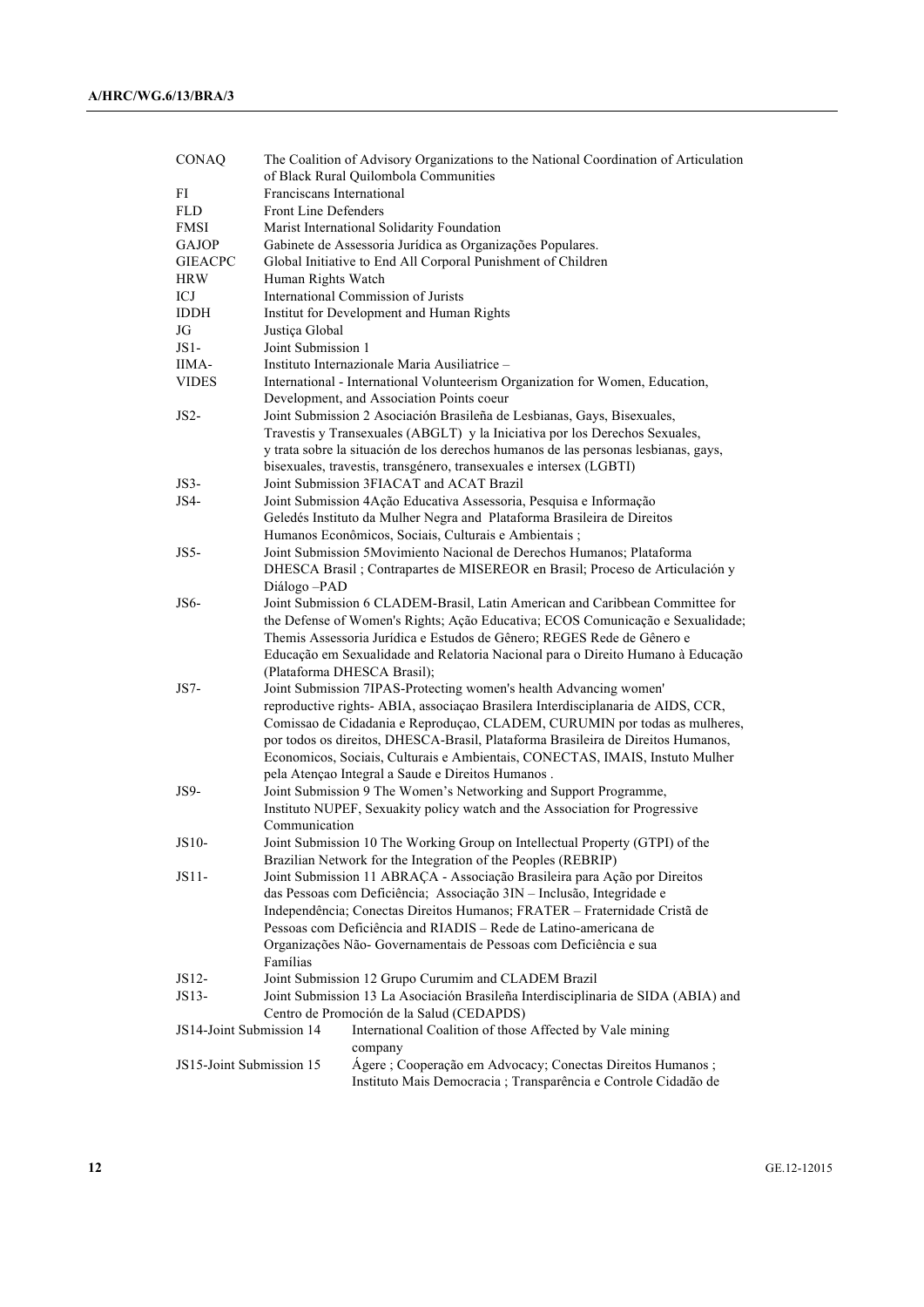|                           | Governos e Empresas ; Justiça Global ; Plataforma BNDES; Rede                                                                     |
|---------------------------|-----------------------------------------------------------------------------------------------------------------------------------|
|                           | Brasil sobre Instituições Financeiras Multilaterais; Repórter Brasil                                                              |
| JS16- Joint Submission 16 | Justiça Global ("Global Justice") and the Comitê Brasileiro de                                                                    |
|                           | Defensores de Direitos Humanos ("Brazilian Committee of Human                                                                     |
|                           | Rights Defenders")                                                                                                                |
| JS17- Joint Submission 17 | End Child Prostitution, Child Pornography and Trafficking in                                                                      |
|                           | Children for Sexual Purposes- ECPAT Brazil and ECPAT                                                                              |
|                           | International                                                                                                                     |
| JS18-Joint Submission 18  | CIMI and Justiça Global                                                                                                           |
| JS19- Joint Submission 19 | Coalition of Non-governmental Organizations Concerned about Large                                                                 |
|                           | Dams in the Brazilian Amazon - Interamerican Association for                                                                      |
|                           | Environmental Defense (AIDA), Instituto Socioambiental (ISA),                                                                     |
|                           | International Rivers, Sociedade Paraense de Direitos Humanos                                                                      |
|                           | (SDDH), Justiça Global, the Movimento Xingu Vivo para Sempre                                                                      |
|                           | (MXVPS), and the Clínica de Direitos Humanos e Direito Ambiental                                                                  |
|                           | da Universidade do Estado do Amazonas (CDHDA)                                                                                     |
| JS20- Joint Submission 20 | Coalition of Human Rights and Enviromental NGOs: Movimento                                                                        |
|                           | Xingu Vivo Para Sempre, Painel de Especialistas, Sociedade Paraense<br>de Defesa dos Direitos Humanos, Justiça Global, Asociación |
|                           |                                                                                                                                   |
| JS22-Joint Submission 22  | Interamericana para la Defensa del Ambiente<br>Centre de Défense des Droits des Enfants et des Adolescents                        |
|                           | (CEDECA Interlagos), CEDECA Rio de Janeiro - Centre de Défense                                                                    |
|                           | des Droits des Enfants et des Adolescents ; CDDCA Dom Luciano                                                                     |
|                           | Mendes ; Organisation de Droits Humains : Projet légal ; CEDECA                                                                   |
|                           | "Mônica Paião Trevisan" - CEDECA Sapopemba ; CDDH Marçal de                                                                       |
|                           | Souza - Centre de Défense des Droits Humains ; CEDECA Emaús -                                                                     |
|                           | PA; CEDECA - Marcos Passerini / Maranhão; CEDECA Zumbi dos                                                                        |
|                           | Palmares ; CEDECA Helena Greco - Circo de Todo Mundo ;                                                                            |
|                           | CEDECA Mariano Kleber dos Santos (CEDECA-SÉ/SP); CEDECA                                                                           |
|                           | "Yves de Roussan" - CEDECA BAHIA; CEDECA Ceará; SINPSI-                                                                           |
|                           | Syndicat des psychologues de l'Etat de São Paulo; Conseil Régional                                                                |
|                           | de Psychologie 6ª Région (CRP-SP) ; Association des parents et amis                                                               |
|                           | du complexe Juliano Moreira, fondée le 30 mai 1992 ; Association des                                                              |
|                           | familles, amis et consommateurs des services de santé mentale de la                                                               |
|                           | Municipalité de Itajaí (AME); Association des consommateurs,                                                                      |
|                           | familles et amis du centre psychiatrique de Rio de Janeiro                                                                        |
|                           | (AUFACEP); Association des Parents et Amis Consommateurs de la                                                                    |
|                           | Santé Mentale de Macaé (ASPAS) ; Association des Familles, Amis et                                                                |
|                           | Consommateurs du CAIS de Angra dos Reis (AFAUC); Association                                                                      |
|                           | des Parents et amis des patients du Complexo Juliano Moreira                                                                      |
|                           | (APACOJUM); Association des Consommateurs, Familles et Amis                                                                       |
|                           | du Centre d'Attention Psychosocial de Queimados (AUFACAQ);                                                                        |
|                           | Association de Volta Para Casa (Reviens à la maison); Association                                                                 |
|                           | Lar Menino Feliz de Sacra Família (Maison, Enfant heureux de la                                                                   |
|                           | Famille Sacrée) ; Journal Voix de Santé Mentale ; Mouvement                                                                       |
|                           | National de la Lutte Antimanicome ; Forum Araras de la Lutte                                                                      |
|                           | Antimanicome                                                                                                                      |
| JS23- Joint Submission 23 | Dignitatis and Justiça Global                                                                                                     |
| JS24-Joint Submission 24  | UNEAFRO / Brazil (União de Núcleos de Educação Popular para                                                                       |
|                           | Negras, Negros e Classe Trabalhadora); MOVIMENTO NEGRO                                                                            |
| JS25-Joint Submission 25  | UNIFICADO; ASSOCIAÇÃO JUÍZES PARA A DEMOCRACIA                                                                                    |
|                           | CIMI (Conselho Indigenista Missionário - vinculado à CNBB -<br>Conferência Nacional dos Bispos do Brasil); Instituto das Irmãs da |
|                           | Santa Cruz (The Sisters of The Holy Cross); EACCONE (Equipe de                                                                    |
|                           | Assessoria e Articulação às Comunidades Negras); Irmãs Pastorinhas                                                                |
|                           | de Eldorado (The Little Pastor Sisters) - organizations that work with                                                            |
|                           |                                                                                                                                   |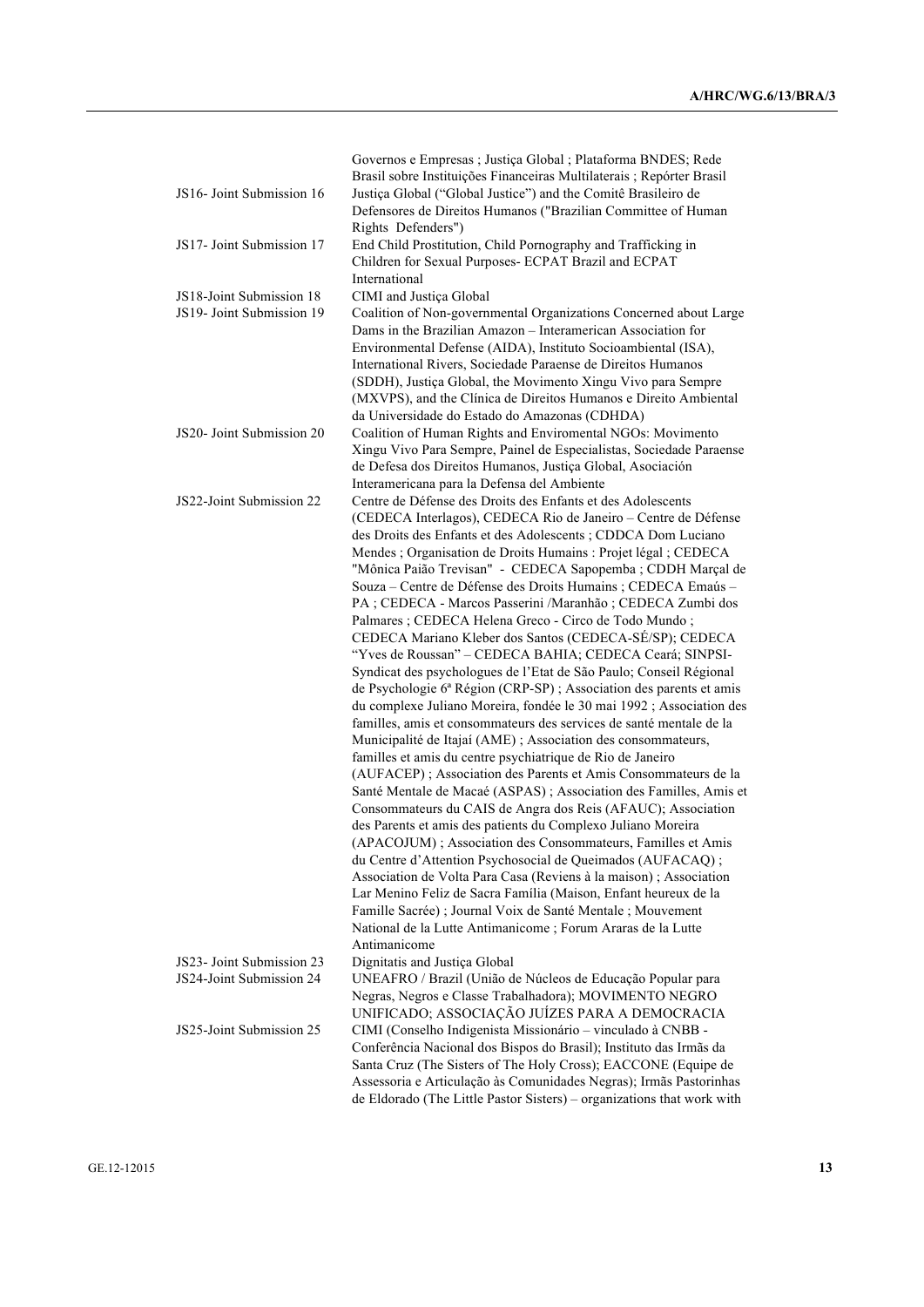|                           | <b>NCWCOPC</b><br>PDB<br><b>STP</b>                                                                                                                      | the communities of descendents of slaves who live in the Atlantic<br>Forest in the valley of the Ribeira de Iguape River in the state of São<br>Paulo, Brazil; Associação Juízes para a Democracia (AJD).<br>National Coaliton of World Cup and Olympics Popular Committees<br>Plataforma Dhesca Brasil<br>The Society for Threatened Peoples |  |  |  |
|---------------------------|----------------------------------------------------------------------------------------------------------------------------------------------------------|-----------------------------------------------------------------------------------------------------------------------------------------------------------------------------------------------------------------------------------------------------------------------------------------------------------------------------------------------|--|--|--|
|                           | WV                                                                                                                                                       | World Vision Brazil                                                                                                                                                                                                                                                                                                                           |  |  |  |
|                           | Regional mechanism                                                                                                                                       |                                                                                                                                                                                                                                                                                                                                               |  |  |  |
|                           | <b>IACHR</b>                                                                                                                                             | Inter-American Commission of Human Rights                                                                                                                                                                                                                                                                                                     |  |  |  |
| $\overline{a}$            | JS3, p.3. See also AI, p.3 and HRW p.2                                                                                                                   |                                                                                                                                                                                                                                                                                                                                               |  |  |  |
| 3                         | JS3, pp. 2-3. See Also AI, p.3 and JS5, para. 32, p.10                                                                                                   |                                                                                                                                                                                                                                                                                                                                               |  |  |  |
|                           | AI, p.3. See also JS3, p.3                                                                                                                               |                                                                                                                                                                                                                                                                                                                                               |  |  |  |
| 5                         |                                                                                                                                                          | See HRW p.1; AI, p.2; Article 19, para.18, p.4 and CIVICUS, para.4.1, p.2                                                                                                                                                                                                                                                                     |  |  |  |
| 6                         | Article 19, para 18. p.4 and para.23, p.5                                                                                                                |                                                                                                                                                                                                                                                                                                                                               |  |  |  |
| 7                         | CIVICUS paras 4.1 and 4.2, p.2                                                                                                                           |                                                                                                                                                                                                                                                                                                                                               |  |  |  |
| 8                         | JS9, para. 4, p.3                                                                                                                                        |                                                                                                                                                                                                                                                                                                                                               |  |  |  |
| 9                         | JS9 paras 13-14                                                                                                                                          |                                                                                                                                                                                                                                                                                                                                               |  |  |  |
| 10                        | Article 19, para, 7, p.2                                                                                                                                 |                                                                                                                                                                                                                                                                                                                                               |  |  |  |
| 11                        | JS15, paras 14 and 18                                                                                                                                    |                                                                                                                                                                                                                                                                                                                                               |  |  |  |
| 12                        | See JS3 p.5. See also JS11 para.37                                                                                                                       |                                                                                                                                                                                                                                                                                                                                               |  |  |  |
| 13                        | JS11 para. 37                                                                                                                                            |                                                                                                                                                                                                                                                                                                                                               |  |  |  |
| 14                        | AI pp.1-2.                                                                                                                                               |                                                                                                                                                                                                                                                                                                                                               |  |  |  |
| 15                        | JS5, para. 3, p.2. See also AI, p.2. and PDB para.50                                                                                                     |                                                                                                                                                                                                                                                                                                                                               |  |  |  |
| 16                        | PDB para 50. See also AI, pp.2-3                                                                                                                         |                                                                                                                                                                                                                                                                                                                                               |  |  |  |
| 17                        | IDDH, para8                                                                                                                                              |                                                                                                                                                                                                                                                                                                                                               |  |  |  |
| 18                        | JS5, paras 3-5, pp.2-3,                                                                                                                                  |                                                                                                                                                                                                                                                                                                                                               |  |  |  |
| 19                        | JS5, para.21, p.7,                                                                                                                                       |                                                                                                                                                                                                                                                                                                                                               |  |  |  |
| 20                        |                                                                                                                                                          | See JS5, para 36, p. 11, JS17, paras. 2.7 and 2.8, ANCED, pp 9-10, PDB, paras. 21-25, FLD para. 13,                                                                                                                                                                                                                                           |  |  |  |
|                           | p.3, STP, para.2, p.2, Article 19 paras. 20-22, pp.4-5                                                                                                   |                                                                                                                                                                                                                                                                                                                                               |  |  |  |
| 21                        | JS17 paras. 2.7 and 2.8. See recommendation, point 4.7                                                                                                   |                                                                                                                                                                                                                                                                                                                                               |  |  |  |
| 22                        | ANCED, pp10-11                                                                                                                                           |                                                                                                                                                                                                                                                                                                                                               |  |  |  |
| 23<br>JS5, para. 47, p.13 |                                                                                                                                                          |                                                                                                                                                                                                                                                                                                                                               |  |  |  |
| 24                        | AI, p.1                                                                                                                                                  |                                                                                                                                                                                                                                                                                                                                               |  |  |  |
| 25                        | JS9 para. 6, p3. See also PDB paras. 48-49                                                                                                               |                                                                                                                                                                                                                                                                                                                                               |  |  |  |
| 26                        | IDDH paras 1 and                                                                                                                                         |                                                                                                                                                                                                                                                                                                                                               |  |  |  |
| 27                        | FI para. 13                                                                                                                                              |                                                                                                                                                                                                                                                                                                                                               |  |  |  |
| 28                        | JS5, paras. 37-38, p.11                                                                                                                                  |                                                                                                                                                                                                                                                                                                                                               |  |  |  |
| 29                        | JS24, p.3                                                                                                                                                |                                                                                                                                                                                                                                                                                                                                               |  |  |  |
| 30                        | JS1, para 16, p.4                                                                                                                                        |                                                                                                                                                                                                                                                                                                                                               |  |  |  |
| 31                        | JS2, para. 1.1                                                                                                                                           |                                                                                                                                                                                                                                                                                                                                               |  |  |  |
| 32                        | JS2, paras. 2.1 y para. 3.1. See also JS6, para. 41, pp.10-11                                                                                            |                                                                                                                                                                                                                                                                                                                                               |  |  |  |
| 33                        | JS2, paras. 6.2 and 6.7                                                                                                                                  |                                                                                                                                                                                                                                                                                                                                               |  |  |  |
| 34                        | JS3 p.4. See also JG, para.5, p.2 and HRW p.1                                                                                                            |                                                                                                                                                                                                                                                                                                                                               |  |  |  |
| 35                        | AI, p.3. See cases.                                                                                                                                      |                                                                                                                                                                                                                                                                                                                                               |  |  |  |
| 36                        | HRW, p.4                                                                                                                                                 |                                                                                                                                                                                                                                                                                                                                               |  |  |  |
| 37                        | CIVICUS, para.3.1                                                                                                                                        |                                                                                                                                                                                                                                                                                                                                               |  |  |  |
| 38                        |                                                                                                                                                          |                                                                                                                                                                                                                                                                                                                                               |  |  |  |
| 39                        | See HRW pp 1-2. See also CIVICUS, para.3.1, p.2 and GAJOP. Recommendation 2.<br>JG, para. 11 and 14, pp.3 and 4                                          |                                                                                                                                                                                                                                                                                                                                               |  |  |  |
| 40                        | HRW, p.2. See also JS5, paras. 26-32, pp.8-10, PDB, para.6 FI, para. 18 and AI, p.2                                                                      |                                                                                                                                                                                                                                                                                                                                               |  |  |  |
| 41                        | HRW p.2                                                                                                                                                  |                                                                                                                                                                                                                                                                                                                                               |  |  |  |
| 42                        |                                                                                                                                                          |                                                                                                                                                                                                                                                                                                                                               |  |  |  |
|                           | IACHR, PC 236/08 - Persons Deprived of Liberty in the Polinter-Neves Penitentiary, Brazil,<br>available at: http://www.cidh.oas.org/medidas/2009.eng.htm |                                                                                                                                                                                                                                                                                                                                               |  |  |  |
| 43                        | AI, p.2                                                                                                                                                  |                                                                                                                                                                                                                                                                                                                                               |  |  |  |
| 44                        |                                                                                                                                                          |                                                                                                                                                                                                                                                                                                                                               |  |  |  |
| 45                        | PDB para. 7.<br>JS3, pp.2 and 4                                                                                                                          |                                                                                                                                                                                                                                                                                                                                               |  |  |  |
| 46                        | JS4, para 15, p.5. See also PDB, para.9                                                                                                                  |                                                                                                                                                                                                                                                                                                                                               |  |  |  |
|                           |                                                                                                                                                          |                                                                                                                                                                                                                                                                                                                                               |  |  |  |
|                           |                                                                                                                                                          |                                                                                                                                                                                                                                                                                                                                               |  |  |  |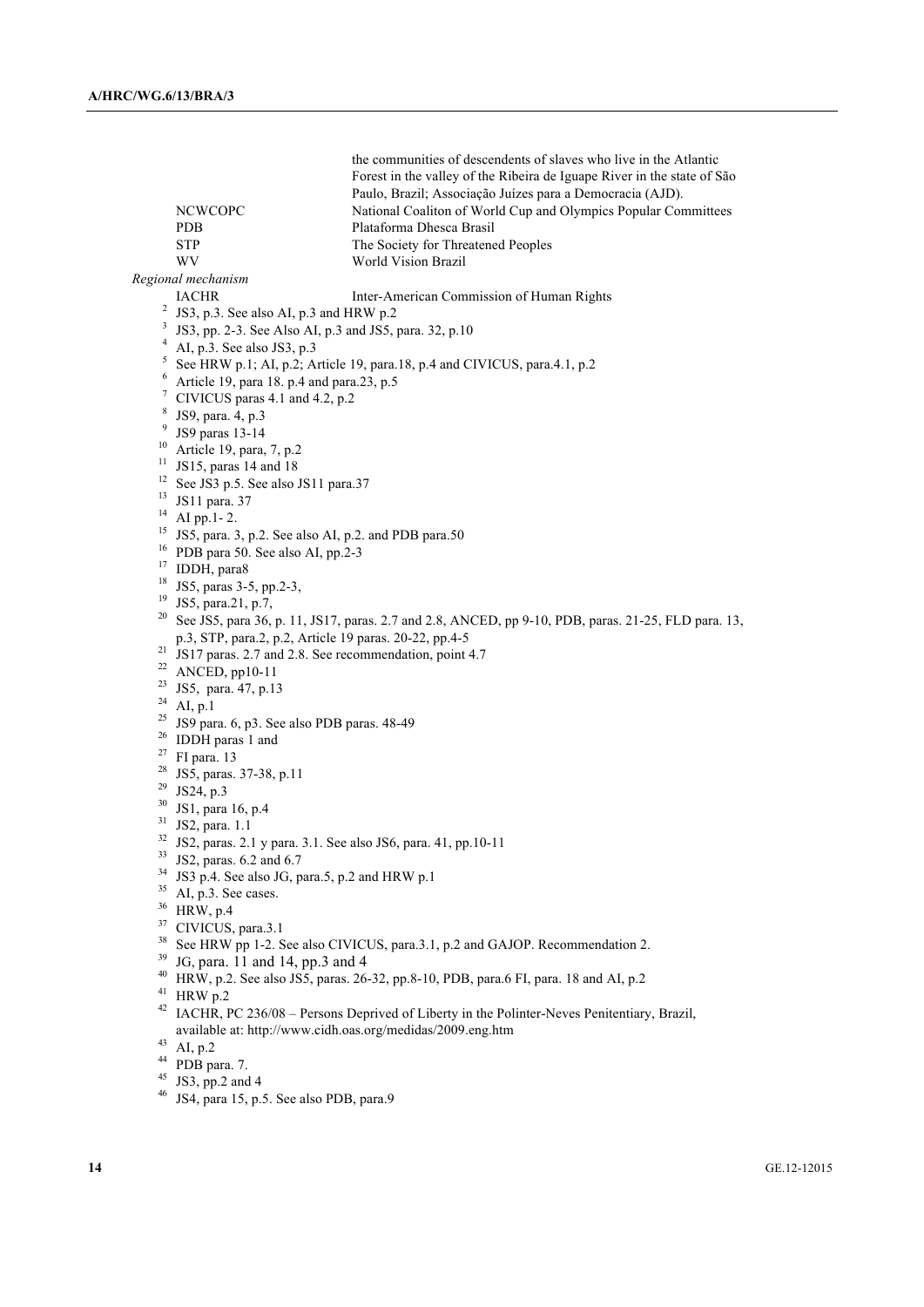- $^{47}$  FI, para. 20
- 
- <sup>48</sup> AI, p.2<br><sup>49</sup> PDB, para. 8 and JS3, p.3
- $50$  JS3 p.3. See also AI, p.4. See also JS5 para. 31, p.9 and HRW, p.2
- <sup>51</sup> JS3, p.3. See also JS22, para. 43, p.18 and ANCED, p.4
- $52 \text{ See JS5, p } 10, \text{ para. } 35$
- <sup>53</sup> JS22, paras 3-4, p.8 et paras. 46- 47.1, pp. 19-20. See also ANCED, p.5<br><sup>54</sup> COLCGS, para. 6
- 
- 
- $^{55}$  JS1 para19, p.5<br> $^{56}$  COLCGS paras 7,8 and 10
- $57$  GIEACPC, para 1.1, p.2<br> $58$  CDC, p.5
- 
- $^{59}$  ICJ, para.6, p.3. See also JS15, para. 10
- $60$  AI p.2
- $61$  Article 19, para 17, p.4. See also HRW p.3 and AI, p.2
- $^{62}$  AI, p.2. See also CEJIL para.16<br> $^{63}$  JS5, p.3, para.6
- 
- $64$  CFOAB, p1. See also AI, p.2 and CEJIL, para.12, p.3
- <sup>65</sup> I/A Court H.R., Case of Gomes-Lund et al. (Guerrilha do Araguaia) v. Brazil. Preliminary Objections, Merits, Reparations, and Costs. Judgment of November 24, 2010. Series C No. 219 (Available at: http://www.corteidh.or.cr/docs/casos/articulos/seriec\_219\_ing.pdf). See also, Article 19, pp.4 para 15; AJD, p.2, CFOAB, p.1; JS5 p.10 para.31, HRW pp.2-3 and CEJIL,
- 
- p.2 66 CEJIL, p.1 para 2 p.5 para 20. See Also JS5, para.18, p.6
- $67$  AJD p.1.
- <sup>68</sup> FMSI, paras. 16 and 7, pp.5 and 2
- $^{69}$  IACHR, PM 224/09 Adolescents Deprived of Liberty in the Socio-Educational Internment Facility (UNIS), Brazil, Available at: http://www.cidh.oas.org/medidas/2009.eng.htm. See also ANCED,pp. 4-5
- 
- $^{70}$  JS1, para. 7, p.3<br> $^{71}$  JS2, para.5.2, p.7
- <sup>72</sup> JS4, para. 26, p.8. See also PDB, paras 17-18
- <sup>73</sup> JS6, para. 40, p.10

<sup>74</sup> R 108/10 - Office of the Rapporteur for Freedom of Expression Condemns Murder of Two Journalists in Brazil. Washington, D.C., November 3, 2010 (Available at:

http://www.cidh.org/relatoria/showarticle.asp?artID=824&lID=1), R44/11 - Office of the Special Rapporteur Condemns the Murder of Two Journalists in Brazil. Washington, D.C., May 11, 2011 (Available at: http://www.cidh.oas.org/relatoria/showarticle.asp?artID=842&lID=1); R69/11 - Special Rapporteur on Freedom of Expression Condemns Murder of Blogger in Brazil and Recognizes Authorities' Initiative in Investigating the Crime. Washington, D.C., July 14, 2011 (Available at: R78/11 - Office of the Special Rapporteur Condemns Latest Murder of a Journalist in Brazil. Washington, D.C., July 28, 2011 (Available at:

http://www.cidh.org/relatoria/showarticle.asp?artID=858&lID=1); R102/11 - Office of the Special Rapporteur Condemns Murder of Radio Reporter in Brazil. Washington, D.C., September 15, 2011 (Available at: http://www.cidh.oas.org/relatoria/showarticle.asp?artID=868&lID=1); R119/11 - Office of the Special Rapporteur Regrets Death of Cameraman in Brazil. Washington, D.C., November 10, 2011 (Available at:

http://www.cidh.oas.org/relatoria/showarticle.asp?artID=874&lID=1). See also Article 19, para 12, p.3

- $\frac{75}{2}$  Article 19, paras 8-11. See also FLD, para.20
- <sup>76</sup> JS5 paras. 23-24 ,pp. 7-8
- $^{77}$  See FLD para. 4, p.1 and see also JS5, pp. 12 -13 para. 44 and AI, p.1
- $^{78}$  AI p.1
- JS3 p.2. See also CIVICUS, p.1
- <sup>80</sup> FI para.8
- $81$  JS16 p.6. See also FI recommendations c and d, p.5